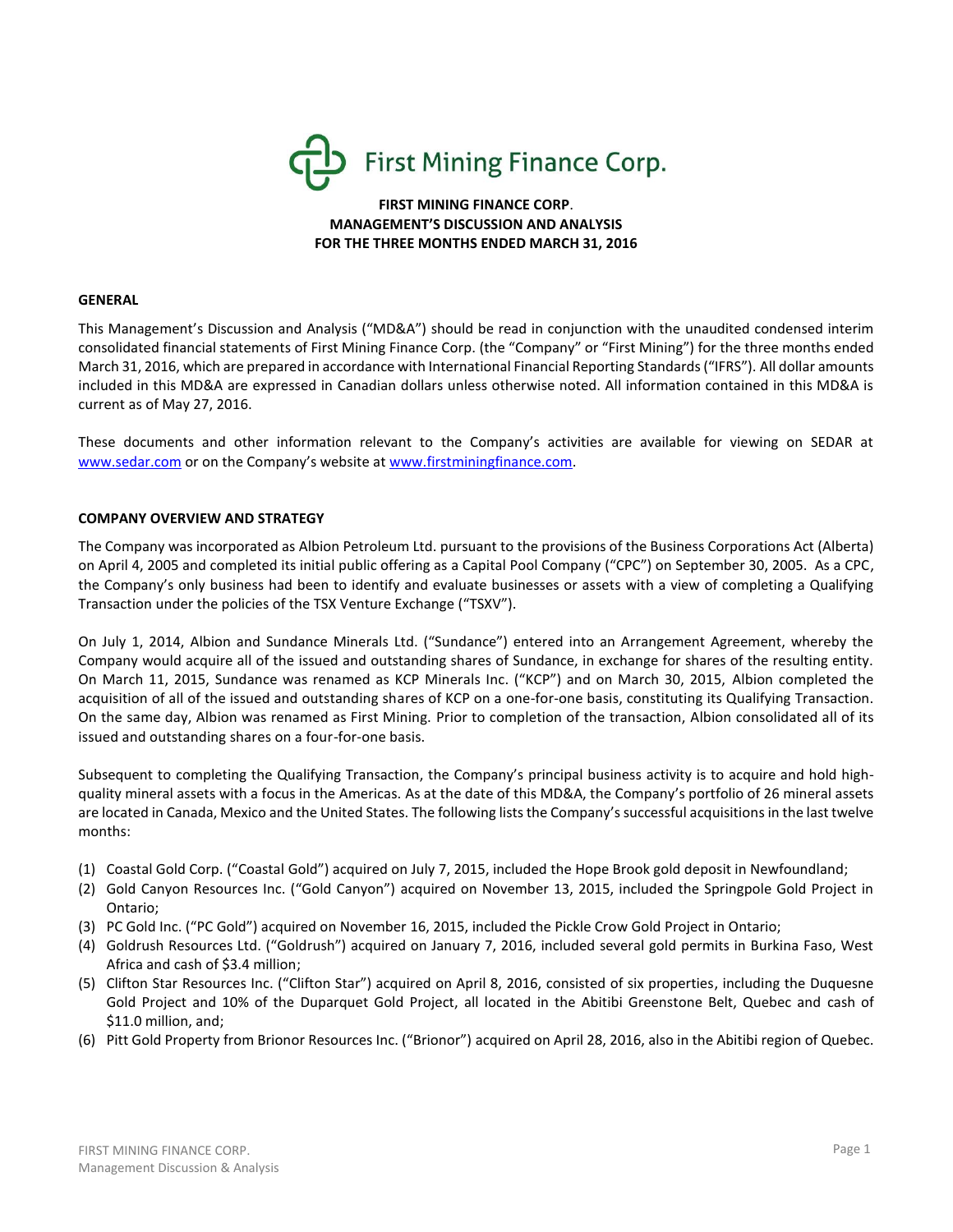### **SIGNIFICANT COMPANY EVENTS**

2016 year-to-date highlights (together with subsequent events up to May 27, 2016) include:

### **Proposed acquisition of Tamaka Gold Corporation.**

On May 16, 2016, the Company announced that it has entered into a definitive amalgamation agreement (the "Tamaka Agreement**"**) with Tamaka Gold Corporation ("Tamaka"), a privately held mineral exploration company which holds a 100% interest in the Goldlund gold exploration/development project located in northwestern Ontario. Pursuant to the Tamaka Agreement, Tamaka will become a wholly-owned subsidiary of First Mining and the holders of common shares of Tamaka will receive an aggregate of 92.5 million common shares of First Mining.

In addition, all outstanding stock options of Tamaka will become exercisable for First Mining common shares on the same exchange ratio as applied to the Tamaka common shares and will be governed by First Mining's Stock Option Plan. All outstanding warrants of Tamaka will also become exercisable for common shares of First Mining on the same exchange ratio as applied to the Tamaka common shares.

### **Proposed acquisition of Cameron Gold Project from Chalice Gold Mines Limited.**

On May 3, 2016, the Company announced that it has entered into a definitive share purchase agreement (the "Chalice Agreement") with Chalice Gold Mines Limited (ASX: CHN) (TSX: CXN) ("Chalice"). Under the Chalice Agreement, the Company will acquire Cameron Gold Operations Ltd., a wholly-owned subsidiary of Chalice (the "Chalice Transaction") which owns the Cameron Gold project located in Ontario, in exchange for 32,260,836 common shares of First Mining (the "Consideration Shares"). Chalice will also retain a one percent net smelter royalty over certain mining claims within the Cameron Gold project which are not encumbered by pre-existing royalties.

# **Acquisition of Pitt Gold Property from Brionor Resources Inc.**

On April 28, 2016, the Company completed by way of purchase agreement, its acquisition of the "Pitt Gold Property" from Brionor Resources Inc. ("Brionor"). Total consideration was \$1,250,000, of which \$1,000,000 was satisfied through the issuance of 2,535,293 First Mining common shares to Brionor, based on the 20-day VWAP, and the remaining \$250,000 was paid in cash. The First Mining common shares issued to Brionor are subject to a statutory four-month hold period expiring on August 28, 2016.

# **Acquisition of Clifton Star Resources Inc.**

On April 8, 2016, the Company completed a definitive agreement (the "Clifton Agreement") with Clifton Star under which the Company acquired all of the issued and outstanding common shares of Clifton Star on the basis of one common share in the capital of the Company for each Clifton Star share by way of a plan of arrangement under the Business Corporations Act (British Columbia) (the "Clifton Transaction"). The Clifton Transaction was conducted by way of a court-approved plan of arrangement, resulting in Clifton Star becoming a wholly-owned subsidiary of the Company.

Transaction costs associated with the Clifton Agreement were included in the consideration paid to acquire the net assets of Clifton Star. The Company received cash proceeds of \$11.0 million as a result of the acquisition.

# **Upgrade to TSXV Tier 1 and OTC QX status**

On May 11, 2016, First Mining's shares began trading on the TSXV Tier 1 exchange in Canada. Subsequently, on May 20, 2016, First Mining's shares began trading on the OTC QX market platform in the US. These upgrades are expected to improve investor exposure, which should result in increased analyst coverage and liquidity.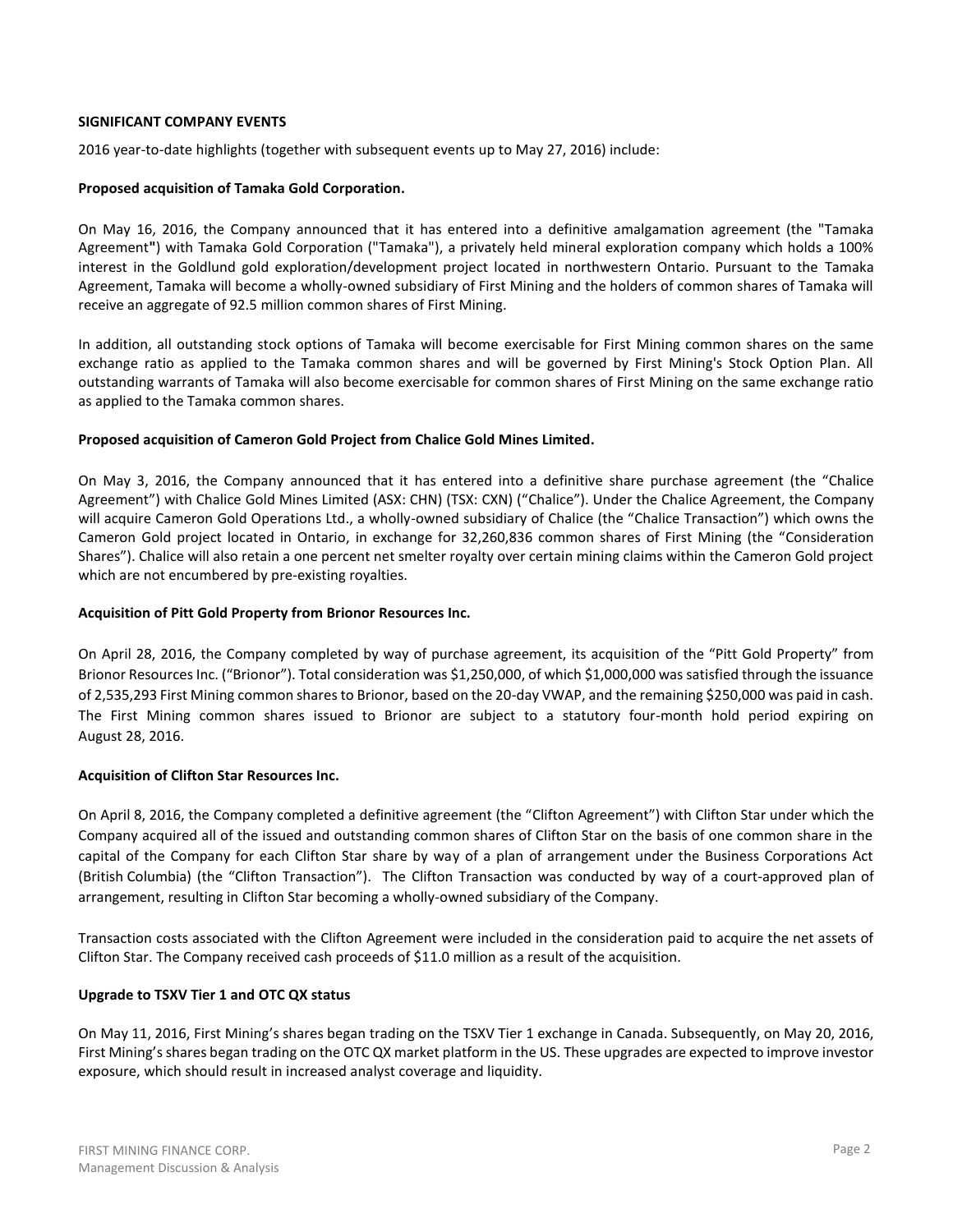# **REVIEW OF MINERAL PROPERTIES**

First Mining's portfolio has property's located in Canada, Mexico, and the United States, with on‐going exploration programs for gold, silver, lead, zinc, and copper, funded mostly through the sale of equity and joint venture partnerships. The following represent the Company's priority and other significant projects.

# **Canada**

# *Hope Brook, Newfoundland*

Attained from the acquisition of Coastal Gold, the Hope Brook gold property covers 25,125 hectares with a deposit hosted by pyritic silicified zones occurring within a deformed, strike-extensive advanced argillic alteration zone. The NI 43-101 Resource covers 1.5 km of an 8 km mineralized structure. Indicated Resources of 5.5 Mt grading 4.77 g/t Au, containing 844,000 oz Au, and Inferred Resources of 840,000 t grading 4.11 g/t Au, containing 110,000 oz Au. Substantial infrastructure includes a ramp to 350 metres below surface with vent raise, power, access by sea and air, and a strong local labour force. Drill targets with potential to significantly increase resources have already been outlined. Hope Brook was a former operating gold mine that produced 752,163 oz Au from 1987 to 1997 and there is strong support from the local community and the Province of Newfoundland.

The Company paid an estimated \$11 per Resource oz Au following the acquisition of Coastal for consideration of approximately \$16.6 million.

# *Springpole Gold Project, Ontario*

Acquired from the acquisition of Gold Canyon, the Springpole Gold Project covers 32,375 hectares and is one of Canada's largest undeveloped gold projects. The project is located in northwestern Ontario, approximately 110 kilometres northeast of Red Lake town and is situated within the Birch-Uchi Greenstone Belt. The NI 43-101 large open pittable Resource boasts significant infrastructure, including a 72 man onsite camp, winter road access, logging road within 10 kilometres and nearby power lines. Indicated Resources of 128.2 Mt grading 1.07 g/t Au and 5.7 g/t Ag, containing 4,410,000 oz Au and 23,800,000 oz Ag, and Inferred Resources of 25.7 Mt grading 0.83 g/t Au and 3.2 g/t Ag, containing 690,000 oz Au and 2,700,000 oz Ag. Springpole is located within a pro-mining jurisdiction that is covered by the Treaty Three First Nations Agreement. The 2013 Preliminary Economic Assessment ("PEA") includes an initial capital cost of USD \$438 million, a payback period of 1.7 years and pre-tax NPV of USD \$579 million at USD \$1,300 per oz Au.

The Company paid an estimated \$12 per Resource oz Au following the acquisition of Gold Canyon for consideration of approximately \$66.1 million.

# *Pickle Crow Gold Project, Ontario*

Obtained from the acquisition of PC Gold, the Pickle Crow Gold Project covers 15,560 hectares and is located in the minefriendly jurisdiction of northwestern Ontario and is covered by the Treaty Three First Nations Agreement. The NI 43-101 Resource supports a high-grade underground and open pit operation. Inferred Resources of 10.3 M/t grading 3.9 g/t Au, containing 1,300,000 oz Au. Extensive infrastructure in place or proximal to project includes a 200 tonnes per day gravity mill on site, generators and fuel storage, paved road access to the property and within 10 km of a paved airport at Pickle Lake. The Pickle Crow Project was a former high-grade operating mine until the 1960's.

The Company paid an estimated \$11 per Resource oz Au following the acquisition of PC Gold for consideration of approximately \$14.8 million.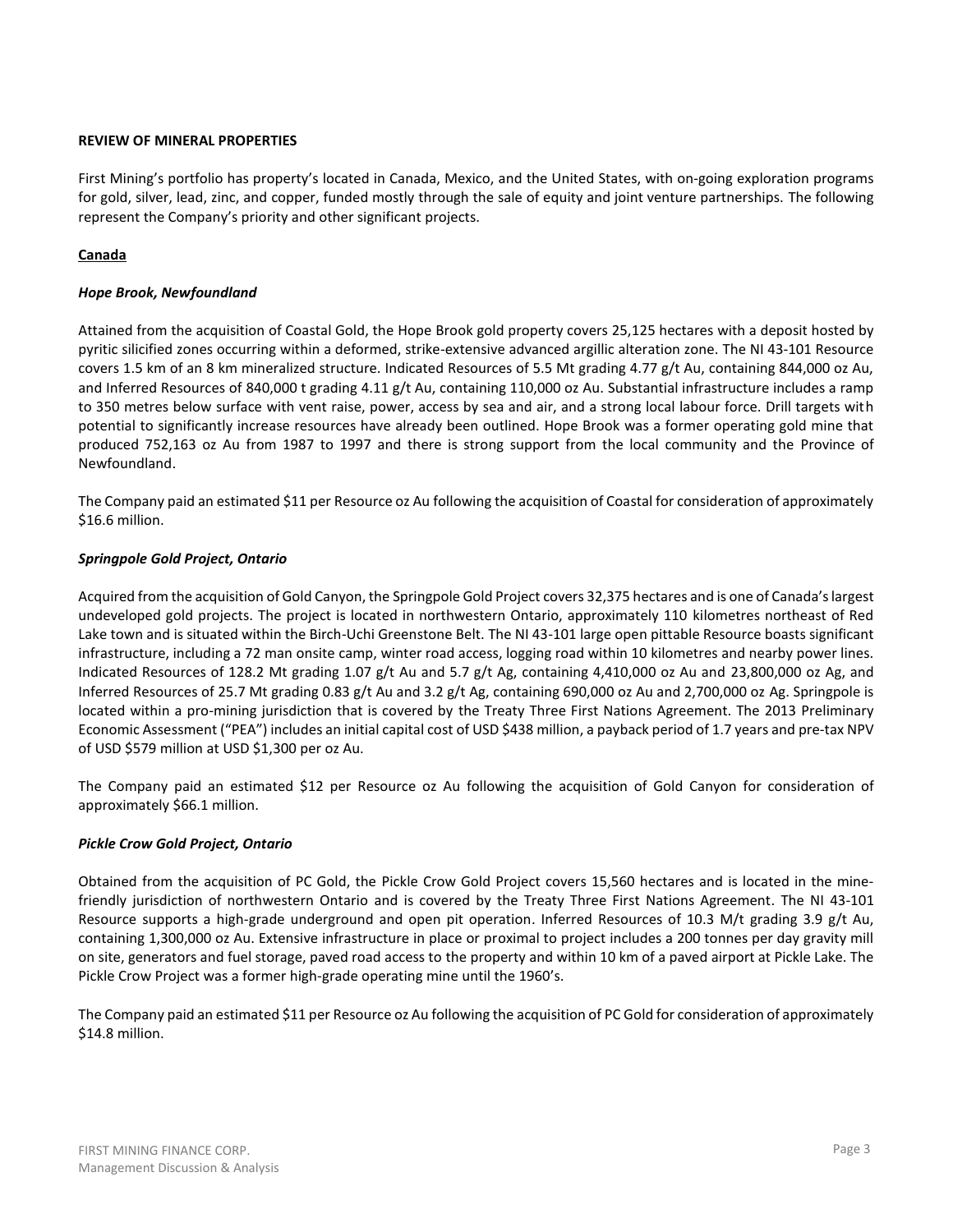# *Duparquet Gold Project, Quebec*

Obtained from the acquisition of Clifton Star, covers 1,033 hectares and is located in the Abitibi Region of Quebec which is one of the world's most prolific gold producing regions. The Company owns a 10% indirect interest in the Duparquet Gold Project which, on a 100% basis, hosts an NI 43-101 compliant Measured and Indicated Resource of 59.7 M/t grading 1.57 g/t Au, containing 3.0 million oz Au and Inferred Resources of 28.5 M/t grading 1.46 g/t Au, containing 1.3 million oz Au. Infrastructure includes site roads, access to electrical power 15km away, tailings storage facility and water management solutions and ancillary site buildings. The Duparquet Project is comprised of four mineral properties: Beattie, Donchester, Dumico and Central Duparquet. The 2014 prefeasibility study includes pre-production capital costs of \$394 million, a pay-back period of 4.3 years and pre-tax NPV(5%) of \$222 million at USD \$1,300 per oz Au.

# *Duquesne Gold Project, Quebec*

Also, acquired from the acquisition of Clifton Star, Duquesne covers 936 hectares and is located in the Abitibi Region of Quebec. The Company owns a 100% interest in the Duquesne Gold Project which hosts an NI 43-101 Indicated Resource of 1.9 M/t grading 3.33 g/t Au, containing 199,000 oz Au, and Inferred Resources of 1.6 M/t grading 5.58 g/t Au, containing 280,000 oz Au. The Duquesne Project situated along the Destor-Porcupine Break, which boasts historical production of 192 million oz Au, is proximal to excellent infrastructure and a skilled labour pool.

The Company paid an estimated \$6 per Resource oz Au following the acquisition of Clifton Star, for consideration of approximately \$5.4 million, excluding \$11.0 million received in cash as part of the transaction.

### *Pitt Gold Project, Quebec*

Attained from Brionor, the Pitt Gold Property covers 384 hectares, is located in the Abitibi Region of Quebec and is adjacent to First Mining's 100% owned Duquesne Gold Project and 10% owned Duparquet Gold Project. On June 20, 2011, Brionor announced a NI 43-101 Resource for the Pitt Gold Property which, at a cut-off grade of 3.0 g/t Au, is estimated to have Indicated Resources of 600,000 tonnes grading 7.83 g/t Au, containing 151,000 oz Au, and Inferred Resources of 476,000 tonnes grading 6.91 g/t Au, containing 106,000 oz Au.

The Company paid an estimated \$5 per Resource oz Au following the acquisition from Brionor, for consideration of approximately \$1.3 million.

# **Mexico**

### *Miranda, Sonora*

The Miranda gold property consists of three claims; Miranda, Miranda 1 and La Arena covering 16,035 hectares in the Sonoran Desert within a structural corridor called the Sonora- Mojave megashear ("SMM trend").

The SMM trend hosts several operating gold mines and deposits, some of which exceed 10 million ounces of gold such as Herradura-Dipolos in western Sonora, Mexico, and other smaller deposits; Mesquite (7 M oz Au) and Picacho in Arizona, and Chanate, San Francisco, and La Choya in Sonora, Mexico. The Miranda property lies in the south-central part of the SMM trend, adjacent to the San Felix and El Antimonio mining districts on the south and east respectively. Miranda covers multiple prospects and gold occurrences including the inactive mines La Fortuna and El Gigio (internal claims which do not belong to the Company). Additionally, the property exhibits structures and lithologies favorable for the development of large orogenic (mesothermal) ore deposits similar to those occurring along the SMM trend. During 2015, 151 rock chip samples were taken and analyzed with values ranging between nil and 7.29 g/t Au. Additionally, 3,486 soil samples were collected and analyzed.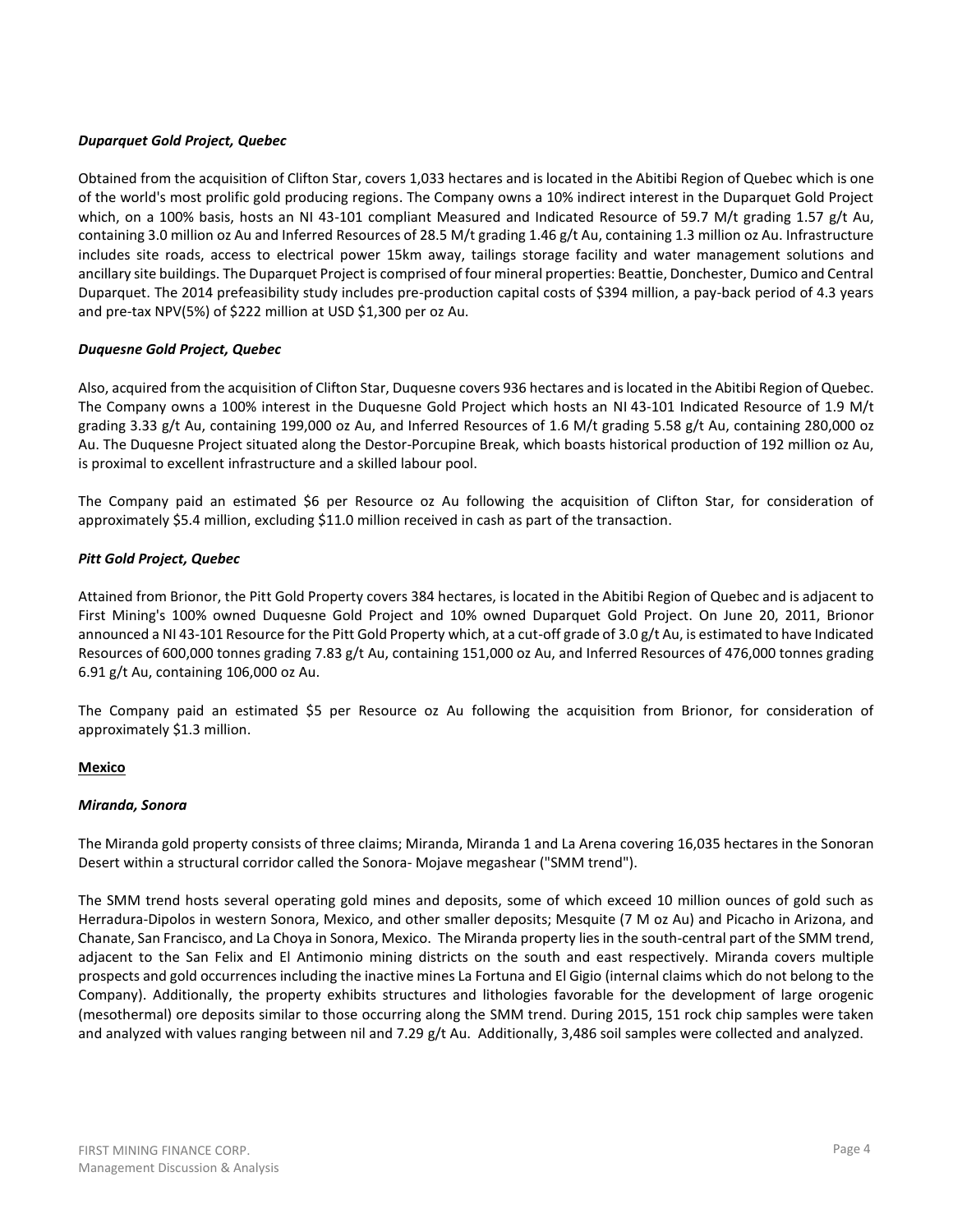### *Socorro, Sonora*

The Socorro property was reduced and separated into fractions in 2015 subject to government approval and now consists of four claims: El Socorro Frac 1, El Socorro Frac 2, El Socorro Frac 3 and Tizoc R1 covering 35,654 hectares. It is a regional gold exploration play with dozens of pits and placer deposits with excellent potential to host both bulk open-pit, heap-leachable deposits as well as high-grade gold in high-angle structures. The southern part of the concession covers the northern extension of the El Chanate mine, while the central and northern portion cover mesothermal gold veins within a regional structure over 10 km long.

Work to date on the property includes interpretation of ASTER images mapping and initial surface reconnaissance.

During 2015, the Company took 53 rock chip samples on the property with values up to 41.0 g/t Au. Additionally, 7,737 soil samples were taken and analyzed.

### *San Ricardo, Sonora*

The San Ricardo property consists of nine claims, two of which, San Ricardo and San Ricardo 2, cover 50 hectares and an existing small mine that was acquired by the Company through an option agreement in 2013. The remaining seven claims: Teocuitla, Teocuitla 2, Teocuitla 4, Angel, Tlaloc, Tlaloc 2 and Aztlan cover 37,350 hectares, and were staked by the Company between 2009 and 2011. Mineralization on the property is epithermal in nature and has not been constrained along strike or depth by drilling.

All underground workings on the San Ricardo vein system were opened up and saw sampled, and several hundred metres of trenches were excavated and sampled. Subsequently, 14 diamond drill-holes were drilled on the property to test two veins, the Santa Cruz and Mina Antigua, at shallow levels. Drill results in the Santa Cruz vein varied from minor precious metal mineralization to 2.3 m at 23.1 g/t Au, whereas the Mina Antigua vein contained 4.5 m at 100.4 g/t Ag.

During 2015, the Company took 59 reconnaissance rock samples with values up to 33.7 g/t Au and completed a 4,993 soil samples geochemical survey.

### *Peñasco Quemado, Sonora*

The Peñasco Quemado property consists of 3,746 hectares in seven contiguous mining claims located in north-central Sonora, Mexico, 60 km south of the town of Sasabe on the USA-Mexican border. Penasco Quemado is a volcano-sedimentary, silvermanganese deposit in Tertiary rhyolite and conglomerates. A NI 43-101 compliant resource estimate states Peñasco Quemado contains 9.6 million ounces Ag measured and indicated at a grade of  $116 g/t$ . Additional similarly mineralized areas are known at surface to the west of the established resource and will require evaluation.

### *La Frazada, Nayarit*

La Frazada consists of a 299 hectare concession along the west margin of the Sierra Madre Occidental and is located within the historic mining district of 'Real del Zopilote' of Nayarit, Mexico. The project is located near power and transportation infrastructure at low elevations and lies approximately 300 km northwest of Guadalajara. The primary mineralized zone consists of the La Frazada vein, which is epithermal in nature and has not been constrained at depth by drilling. A NI 43-101 compliant resource estimate states that La Frazada contains 4.69 million ounces Ag, measured and indicated, at a grade of 250 g/t Ag, and a further 3.85 million ounces inferred at a grade of 224 g/t Ag.

### *Pluton, Durango*

The Pluton property was reduced in 2015 following a strategic review of its land packages, subject to government approval, into a 6,534 hectare property consisting of three claims known as Pluton, El Real and Las Dos Amigos. Pluton has the potential to host a large silver-rich, high-grade polymetallic (Pb, Zn, Au), carbonate replacement/skarn deposit. The property is located immediately north of the historic "Ojuela-Mapimí Mining District". The Company acquired its initial interest in the Pluton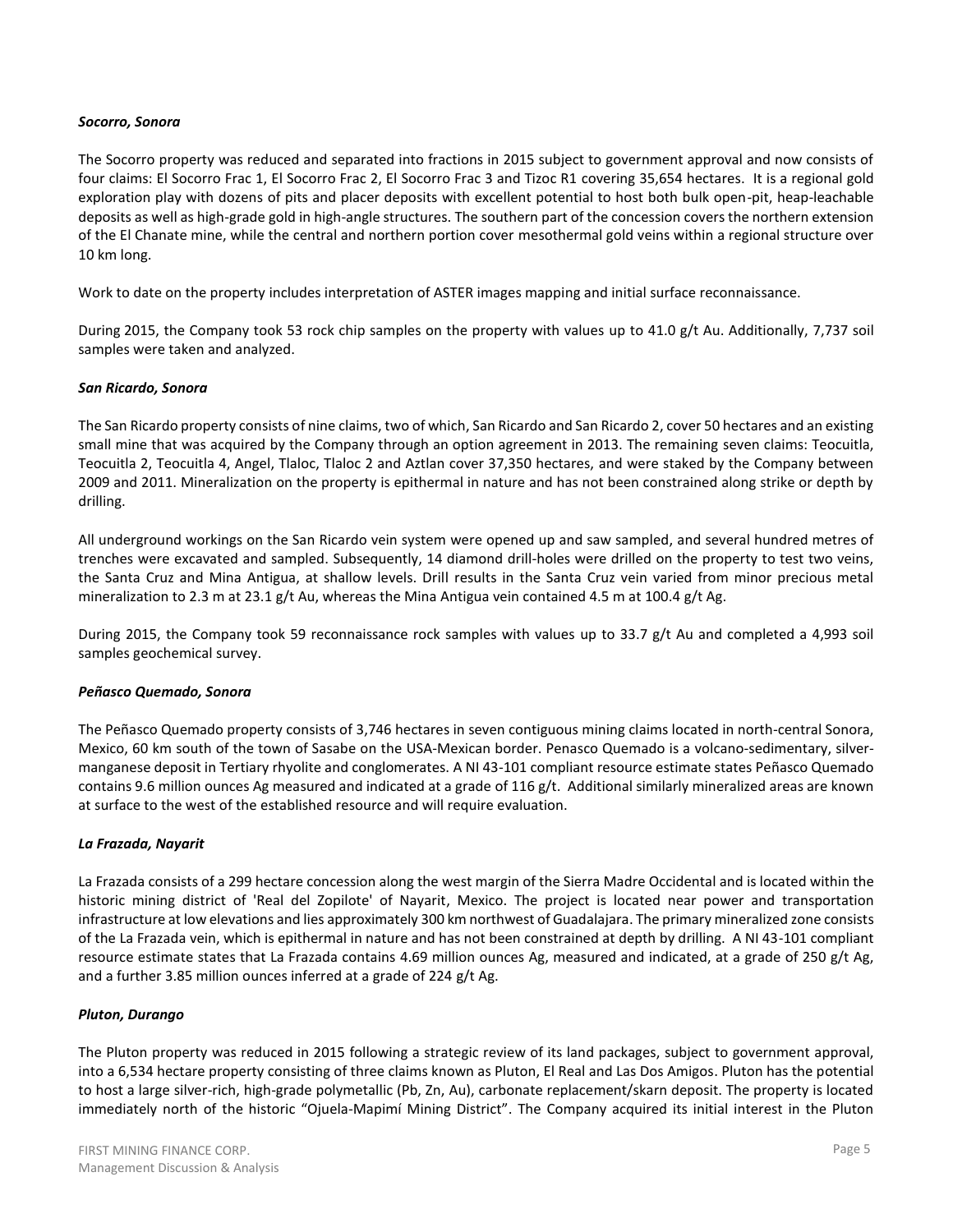property in 2009 through an agreement with the Company's VP of Exploration, a related party, which was amended in 2012 to include the Las Dos Amigos claim. In 2010, the Company staked the El Real claim extending the property holdings to the south.

Work completed on the property to date includes extensive soil geochemistry, gravity and NSAMT ground surveys, a magnetometry and ZTEM airborne survey, and a 3,925 metre diamond drill program managed by the Company.

# *Puertecitos, Sonora*

The Puertecitos property consists of two claims, Puertecitos and Puertecitos 2, covering 9,060 hectares staked by the Company in 2009. Located 32 km southwest of the Sasabe border crossing between the US and Mexico, Puertecitos is 40 km west of the Company's Los Tamales property and 32 km northeast of the Peñoles Los Humos deposit, a 625 Mt porphyry copper system grading 0.32% Cu. Widespread copper oxides outcrop at Puertecitos and the presence of sericite and secondary biotite in breccia fragments from dikes and pipes suggest that a porphyry system may exist under the extensive rhyolite flows on the property. In 2015, the Company entered into an option agreement with Peñoles under which the Puertecitos property may be acquired.

### *Los Tamales, Sonora*

The Los Tamales property consists of two claims, Teocuitla 5 and Teocuitla 8, which cover 3,851 hectares staked by the Company in 2010. Los Tamales is a porphyry copper-molybdenum system located 125 km southwest of Tucson, Arizona and 28 km south of the US-Mexican border. The property was discovered by a water well sampling program during a joint United States Geological Survey and Servicio Geologico Mexicano reconnaissance effort in the 1970's, and was the subject of two USGS open-file reports 94-685 and 84-289. Five diamond drill holes tested copper and molybdenum soil geochemical anomalies in 2013 along a five km strike length with all holes showing low grade chalcopyrite and molybdenite mineralization. The deposit as currently interpreted suggests it is the deep level of a large system dissected by low angle faulting. In 2015, the Company entered into an option agreement with Peñoles under which the Los Tamales property may be acquired.

### *Las Margaritas, Durango*

The Las Margaritas property is 500 hectares consisting of two mining concessions approximately 150 km from Durango City. The property was acquired through an Assignments of Rights Agreement signed July 6, 2011 and is subject to a 1% net smelter return payable to the vendor which may be purchased at any time before July 6, 2016 for USD \$500,000. The project is located in the Barrancas subprovince of the Sierra Madre Occidental. Some limited gold mining by artisanal prospectors is known to have taken place on the project in the early 20th century and the project contains a known vein with quartz, argillic alteration striking for at least 1.8 km.

# *Geranio, Oaxaca*

The Geranio property consists of six claims: La Ramita, Geranio, Violeta, Azucena, El Jilguero and La Orquidea, which combined, cover 540 hectares. Additionally, the Company has also staked a much larger block of ground to the north, east and south of the Natividad system.

The Geranio project lies adjacent and directly north of the historic Natividad Mining District, 70 km north of the city of Oaxaca in southern Mexico. Natividad is a series of five bonanza grade gold and silver veins in a black shale host rock which over the last 70 years has produced 1.5 million ounces of gold equivalent. The property covers approximately 1,200 metres of strike length of the northern extension of the Natividad vein system.

Two ASARCO exploration diamond drill holes were drilled on the Geranio property in 1992; hole N-20 intersected 0.6 m at 36 g/t Au and 315 g/t Ag, whereas hole N-24 intersected 0.7 m at 45 g/t Au and 120 g/t Ag. The Company's objective is to delineate another Natividad mineralized system with comparable precious metal contents.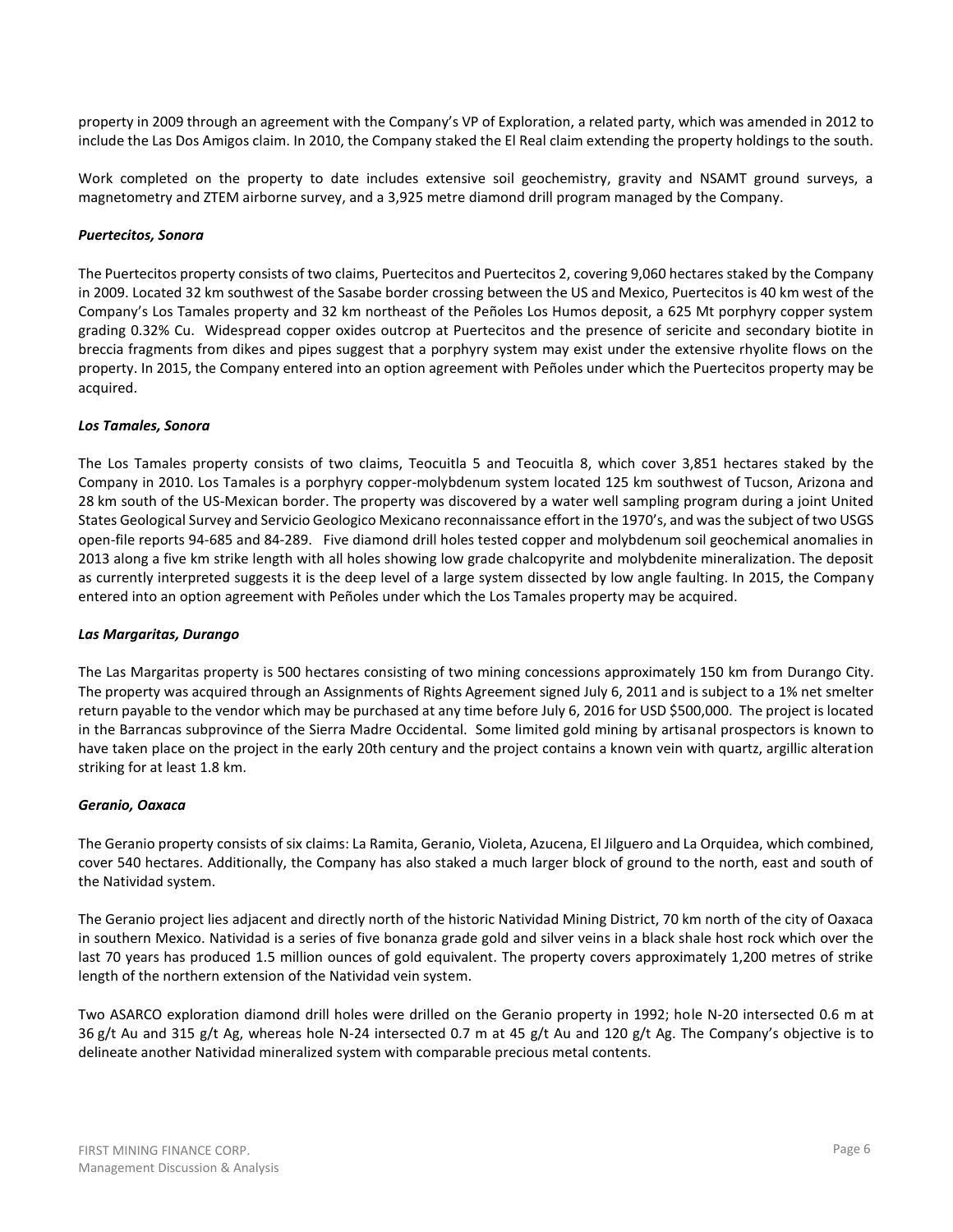# *El Apache, Sonora*

The El Apache property contains 11,417 hectares in two claims; El Apache and Tlahuac, both staked by the Company in 2011.

El Apache is largely covered by wind-blown sand of the western Sonoran Desert and lies in a highly prospective area within the prolific Sonora-Mojave megashear gold belt. The property lies 10 km east of the largest gold-only mine in Mexico, Fresnillo's Herradura complex and 10 km south of La Choya mine.

Work to date includes partial surface reconnaissance, interpretation of the government's magnetic data and limited surface sampling in two small outcropping hills. Future work will entail ZTEM, detailed magnetometry, bleg sampling, and enzyme leach-type geochemical surveys to identify drill targets under sand cover.

### *El Roble, Oaxaca*

The El Roble property, located in the Natividad mining district consists of two claims, El Roble and El Roble 2, which cover 21,072 hectares, and were staked by the Company. The property covers the northern extension of Natividad veins and other historic bonanza producers such as El Banco mine. Relevant exploration features include a 15 km strike length of a large magnetic high representing an intrusive body at depth believed to be associated with high-grade gold mineralization in veins. Work to date includes regional geology, airborne magnetics and reconnaissance sampling of selected areas.

### *Batacosa, Sonora*

The Batacosa property consists of one claim covering 3,600 hectares staked by the Company in 2011. Batacosa is a porphyry copper-molybdenum system located 55 km northeast of Ciudad Obregon and 220 km southeast of Hermosillo, capital of the state. Batacosa was discovered by Cominco in the 1970's and subsequently drilled by them and other companies between 1970 and 2000. A total of 8,000 metres was drilled in 47 drill holes. The Company has delineated two untested targets within the property and is currently seeking potential joint-venture partners to further advance the project.

### *Lachatao, Oaxaca*

The Lachatao property, located in Oaxaca Mexico, consists of three claims known as Lizi 1, Lizi 1 Fraccion 2, and Lizi 1 Fraccion 3 covering 5,126 hectares and staked by the Company. Targets in the property include high-grade gold bonanza veins in black shales as well as stockworks and disseminated gold in volcanic rocks.

### *Montana Negra, Sonora*

The Montana Negra property consists of one claim, Montana Negra, covering 852 hectares. The property covers Proterozoic rocks that the Company believe may be favorable for gold mineralization and is located in North Central Sonora, 20 Km southeast of Cananea. The Orogenic gold system, similar to La Choya and San Francisco mines, targets an open-pit leachable mineralization in granitic and metamorphic rocks. Additional field work is required to fully evaluate the property following preliminary surface samples up 9.5 g/t Au.

# **USA**

# *Turquoise Canyon, Nevada*

The Turquoise Canyon property (formerly the Bald Mountain property) located in Nevada is wholly-owned by First Mining. The property consists of 188 unpatented claims totaling 3,872 acres located along the Battle Mountain-Eureka Trend, 16 km south of Barrick Gold Corp.'s Cortez Mine Complex (23 million oz Au), and nine km west of its newly discovered Gold Rush deposit (7.0 million oz Au) and 1.5 kms east of the Toiyabe Mine, a Carlin type gold deposit that produced 89,000 ounces of gold in the 1990s.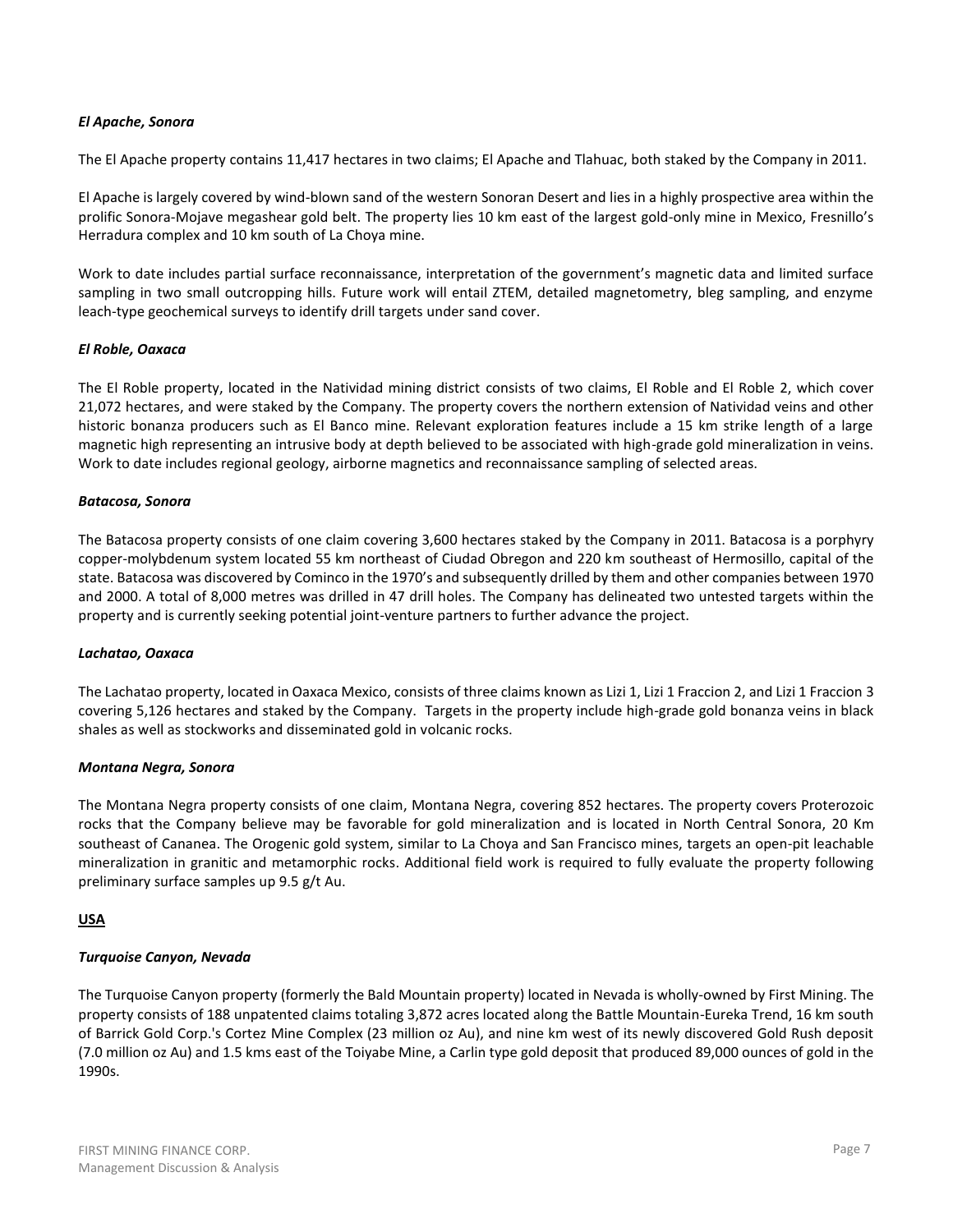Results of an airborne ZTEM survey commissioned by the Company show an antiformal structure in the underlying Roberts Mountain Thrust which will be the focus of future exploration. A gravity high and anomalous conductive/polarizable anomalies at the southwest corner of the property are high priority drill targets. Six other potential drill targets were interpreted from two induced polarization/resistivity lines run over the property. The Company is processing and interpreting project data and looking for joint venture partners whereby the partners can earn an interest by jointly funding exploration targets generated by the Company.



# **MINERAL BANK: PROJECT PORTFOLIO LOCATIONS**

#### **MINERAL BANK: NI 43-101 GOLD RESOURCES(1) PORTFOLIO – ATTRIBUTABLE TO FIRST MINING**

| <b>Measured and Indicated Resources</b>                                                                                  |               |                           |                           |                              |  |  |  |  |  |  |
|--------------------------------------------------------------------------------------------------------------------------|---------------|---------------------------|---------------------------|------------------------------|--|--|--|--|--|--|
| <b>Project</b>                                                                                                           | <b>Tonnes</b> | <b>Au Grade</b><br>(g/t)  | <b>Contained Au Oz.'s</b> | <b>Contained AuEq. Oz.'s</b> |  |  |  |  |  |  |
| Springpole                                                                                                               | 128,200,000   | 1.07                      | 4,410,000                 | 4,600,000                    |  |  |  |  |  |  |
| Hope Brook                                                                                                               | 5,500,000     | 4.77                      | 844,000                   | 844,000                      |  |  |  |  |  |  |
| Duquesne                                                                                                                 | 1,900,000     | 3.33                      | 199,000                   | 199,000                      |  |  |  |  |  |  |
| Duparquet (10%)                                                                                                          | 5,970,000     | 1.57                      | 300,000                   | 300,000                      |  |  |  |  |  |  |
| Pitt                                                                                                                     | 600,000       | 7.83                      | 151,000                   | 151,000                      |  |  |  |  |  |  |
| Total                                                                                                                    | 142,170,000   | 1.33                      | 5,904,000                 | 6,094,000                    |  |  |  |  |  |  |
|                                                                                                                          |               | <b>Inferred Resources</b> |                           |                              |  |  |  |  |  |  |
| <b>Contained Au Oz.'s</b><br><b>Au Grade</b><br><b>Contained AuEq. Oz.'s</b><br><b>Project</b><br><b>Tonnes</b><br>(g/t) |               |                           |                           |                              |  |  |  |  |  |  |
| Springpole                                                                                                               | 25,700,000    | 0.83                      | 690,000                   | 712,000                      |  |  |  |  |  |  |
| Hope Brook                                                                                                               | 840,000       | 3.20                      | 110,000                   | 110,000                      |  |  |  |  |  |  |
| Pickle Crow                                                                                                              | 10,300,000    | 3.90                      | 1,299,000                 | 1,299,000                    |  |  |  |  |  |  |
| Duguesne                                                                                                                 | 1,600,000     | 5.58                      | 288,000                   | 288,000                      |  |  |  |  |  |  |
| Duparquet (10%)                                                                                                          | 28,500,000    | 1.46                      | 130,000                   | 130,000                      |  |  |  |  |  |  |
| Pitt                                                                                                                     | 476,000       | 6.91                      | 106,000                   | 106,000                      |  |  |  |  |  |  |
| Total                                                                                                                    |               |                           |                           | 2,645,000                    |  |  |  |  |  |  |

<sup>(1)</sup> Based on NI 43-101 technical reports filed on SEDAR by First Mining Finance Corp., PC Gold Inc., Gold Canyon Resources Inc., Clifton Star Resources Inc. and Brionor Resources Inc. Note that differences may occur due to rounding.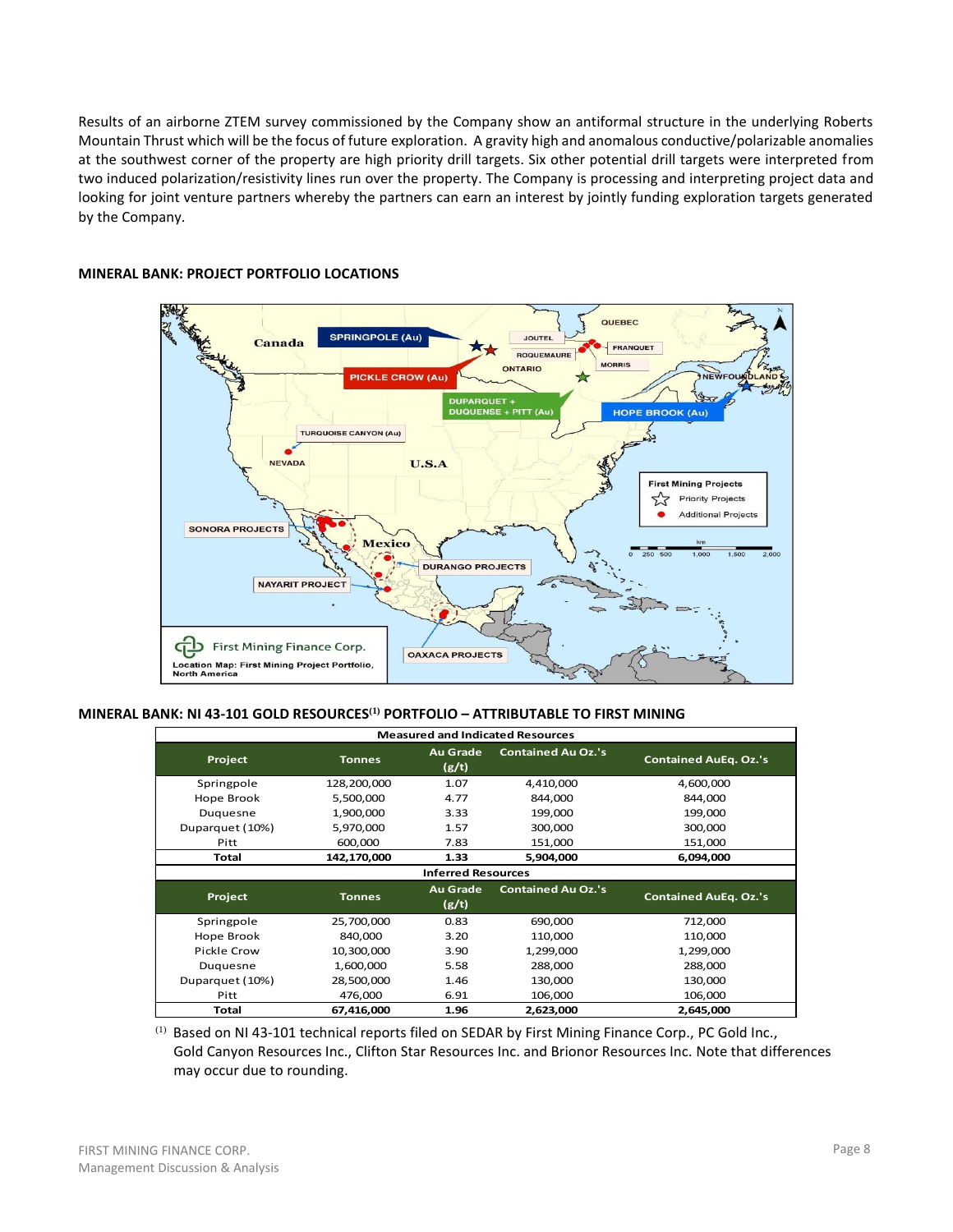### **SUMMARY OF QUARTERLY RESULTS**

| <b>Fiscal Quarter Ended</b>                            | 2016-Q1                  | 2015-Q4                  | 2015-03                  | $2015 - Q2^{(1)}$ |                          | $2015 - 01^{(1)}$        | $2014 - Q4^{(1)}$        | $2014 - Q3^{(1)}$                                    | $2014 - Q2^{(1)}$ |
|--------------------------------------------------------|--------------------------|--------------------------|--------------------------|-------------------|--------------------------|--------------------------|--------------------------|------------------------------------------------------|-------------------|
| <b>Statements of Financial Position</b>                |                          |                          |                          |                   |                          |                          |                          |                                                      |                   |
| Capitalized exploration and evaluation expenditures \$ | (912,905)                | (264, 521)<br>S          | (713,076)<br>S           | (120,061) \$<br>S |                          | (496,250) \$             | (22,629)                 | $(413,012)$ \$<br>S.                                 | (17, 642)         |
| Mineral property assets acquired for shares            | (316,894)                | (81, 133, 033)           | (17,659,163)             |                   |                          | ۰                        |                          | (3,900,000)<br>$\overline{\phantom{a}}$              |                   |
| Option payments and expenditures recovered             | 29.164                   | 131.817                  | $\overline{\phantom{a}}$ |                   | $\overline{\phantom{a}}$ | 8.830                    | $\overline{\phantom{a}}$ |                                                      |                   |
| Impact of change in presentation currency              | 544,373                  | (316, 807)               | (525, 493)               | 104,865           |                          | (612, 522)               | (414, 046)               |                                                      |                   |
| Write-down of mineral properties                       | $\overline{\phantom{a}}$ | 566,544                  | $\overline{\phantom{a}}$ |                   |                          | $\overline{\phantom{0}}$ | 242.060                  |                                                      |                   |
| <b>Statements of Conprehensive Loss</b>                |                          |                          |                          |                   |                          |                          |                          |                                                      |                   |
| Fair value gain on derivative liability                | $\overline{\phantom{a}}$ | $\overline{\phantom{a}}$ | $\overline{\phantom{a}}$ |                   | $\overline{\phantom{a}}$ | $\sim$                   | 19.213                   | 18.820                                               | 36,060            |
| Share-based payments                                   | (57, 933)                | (268,633)                | (301,090)                |                   | ۰                        | (698, 128)               |                          |                                                      |                   |
| Charge related to public company listing               | $\overline{\phantom{a}}$ | $\overline{\phantom{a}}$ |                          |                   | $\sim$                   | (655, 130)               |                          | $\overline{\phantom{a}}$<br>$\overline{\phantom{a}}$ |                   |
| Net loss for the period                                | (1.290.106)              | (1.878.657)              | (1, 101, 148)            | (659,040)         |                          | (1,443,212)              | (99, 483)                | (399, 525)                                           | (141, 647)        |
| Basic and diluted loss per share                       | $(0.00)$ \$              | $(0.01)$ \$              | $(0.01)$ \$              |                   | $(0.01)$ \$              | $(0.03)$ \$              | $(0.00)$ \$              | $(0.01)$ \$                                          | (0.01)            |

(1) Amounts reported in prior periods have been restated due to the change in the Company's presentation currency from US dollars to Canadian dollars on July 1, 2015.

### **RESULTS OF OPERATIONS**

### *For the Three Months Ended March 31, 2016 and 2015*

For the three months ended March 31, 2016, the Company reported a net loss of \$1,290,106 or \$0.00 per common share as compared to a net loss of \$1,443,212 or \$0.03 per common share for the comparative period ended March 31, 2015. Explanations for this decrease in net loss are discussed below.

For the three months ended March 31, 2016, total general and administrative expenses increased by \$180,113 to \$1,136,021 compared to \$955,908 in the three months ended March 31, 2015. This increase was primarily due to the growth in Company activity, following completion of the reverse takeover ("RTO") on March 30, 2015, and due to completion of four acquisitions since this time. Thisincrease in activity resulted in an increase in administrative and office fees, as well as an increase in investor relations and marketing communications, professional fees, salaries and wages, and transfer agent and filing fee expenses, offset by a decrease in share-based payments during the quarter.

- Administrative and office expense increased by \$68,225, to \$84,122 during the three months ended March 31, 2016 compared to the three months ended March 31, 2015. This increase is a result of amounts paid to First Majestic Silver Corp. under the terms of its management services agreement, which was not in effect for the entire comparative period.
- Marketing communications expense increased from \$3,860 to \$439,455 during the three months ended March 31, 2016, as a result of hiring a VP of Investor Relations who was not present in the comparative period and due to an overall increase in marketing communications and corporate development activities since the Company listed, which is consistent with the third and fourth quarters of 2015.
- Professional fees increased \$107,597, or 129%, to \$190,784 during the three months ended March 31, 2016 when compared to the three months ended March 31, 2015. This was primarily due to increased legal, accounting and auditor fees, following the Company's listing at the end of the comparative period, and consistent with the Company's growth and increased acquisition activity.
- For the three months ended March 31, 2016, salaries and wages increased by \$115,829 to \$155,455 from \$39,626 in the same period of the prior year. This was primarily due to the addition of employees not included during the entire prior year comparative period.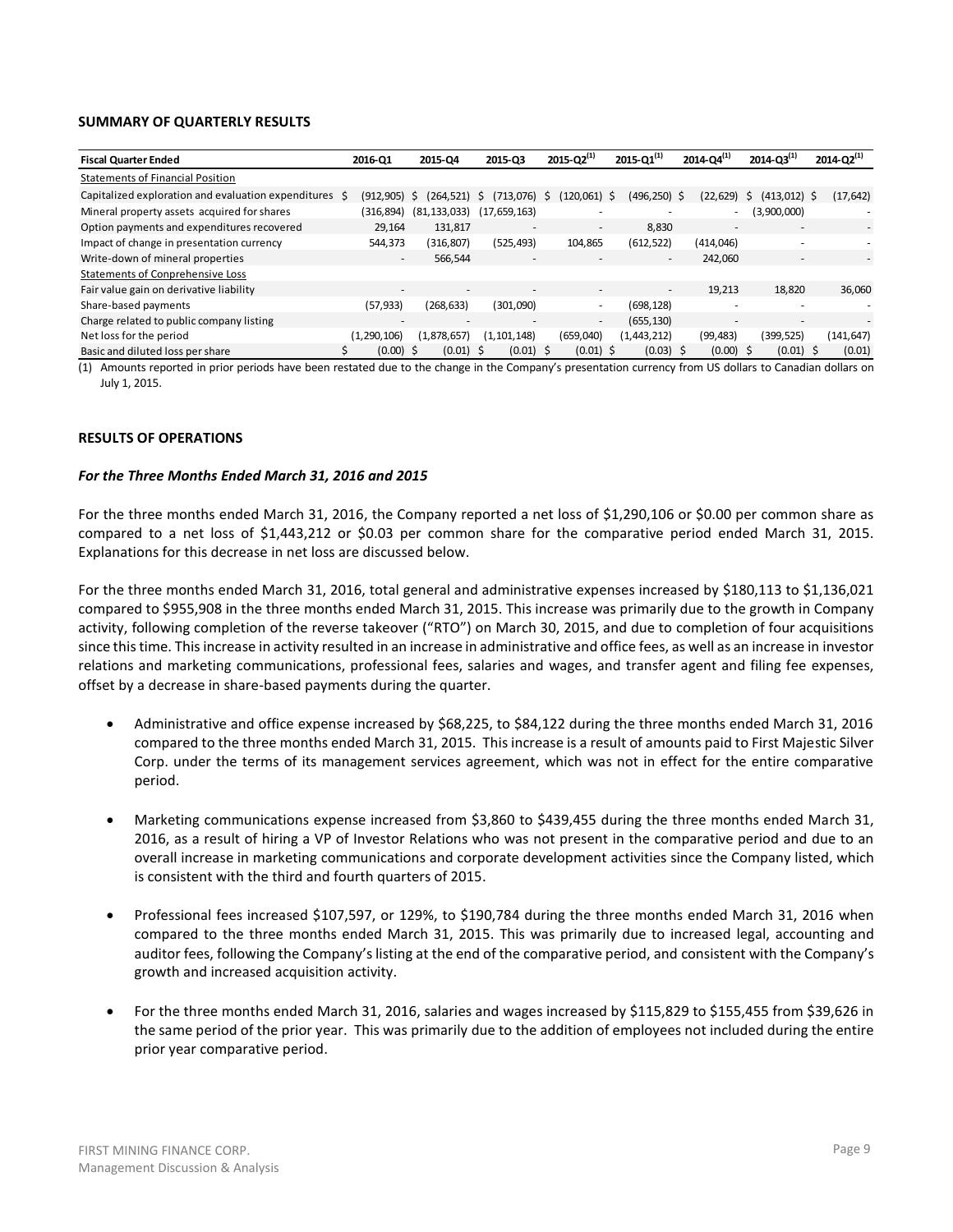- Share-based payments decreased \$640,195 to \$57,933 during the three months ended March 31, 2016 as no new share options were issued during the quarter, compared to 2,550,000 share options issued during the three months ended March 31, 2015.
- Transfer agent and filing fees increased from \$2,304 in the first quarter of 2015, to \$76,028 during the three months ended March 31, 2016, which relate to the increased filing fees associated with the Company's listings on the TSXV, OTC and Frankfurt exchanges.

In addition, notable variances of non-general and administrative income and expense items were as follows:

- For the three months ended March 31, 2016, a foreign exchange loss of \$117,715 was recorded, compared to a gain of \$97,135 for the three months ended March 31, 2015. Foreign exchange gains or losses result from balances held in currencies other than the functional currency of the entity. Due to the change in functional currency of the Canadian parent entity and subsidiaries on July 1, 2015, the foreign exchange gain for the three months ended March 31, 2015 resulted mostly from Canadian dollar accounts payable balances, whereas the foreign exchange loss for the three months ended March 31, 2016 resulted mostly from US dollar accounts payable and loan payable balances held in the Canadian parent entity and subsidiaries.
- During the three months ended March 31, 2015, the Company recognized a one-time charge, related to the public company listing, of \$655,130 and represented the fair value of consideration paid in excess of net assets acquired, less associated transaction costs.
- For the three months ended March 31, 2016, a currency translation adjustment loss of \$564,658 was recorded, compared to a \$484,596 gain in the prior year period. This adjustment is primarily due to the significant balance of mineral properties that are held by foreign subsidiaries with a US dollar functional currency. The closing USD/CAD foreign exchange rate decreased 7% from 1.3840 as at December 31, 2015 to 1.2987 as at March 31, 2016, resulting in a \$564,658 loss recorded to other comprehensive income, primarily due to the revaluation of mineral property amounts to the Canadian dollar presentation currency. During the three months ended March 31, 2015, a \$484,596 gain was recorded to other comprehensive income, primarily due to the revaluation of mineral property amounts, which resulted from a 9% increase in the closing USD/CAD foreign exchange rate from 1.1601 as at December 31, 2014 to 1.2666 as at March 31, 2015.

# **FINANCIAL CONDITION, LIQUIDITY AND CAPITAL RESOURCES**

# *Net Working Capital including Cash and Cash Equivalents*

As at March 31, 2016, the Company had \$1,541,350 in cash and cash equivalents and a working capital deficit of \$429,150, compared to cash and cash equivalents of \$683,608 and working capital deficit of \$3,433,675 at December 31, 2015. The increase in working capital of \$3,004,525 was primarily due to the \$3,446,574 of cash provided in the Goldrush acquisition.

# *Operating Activities*

Cash used in operating activities for the three months ended March 31, 2016 was \$2,736,747 compared to cash used of \$610,006 in the three months ended March 31, 2015. Cash outflows were primarily the result of various liabilities associated with the 2015 acquisitions and other accounts payable related to increased general and administrative expenses, connected to the Company's increased activity.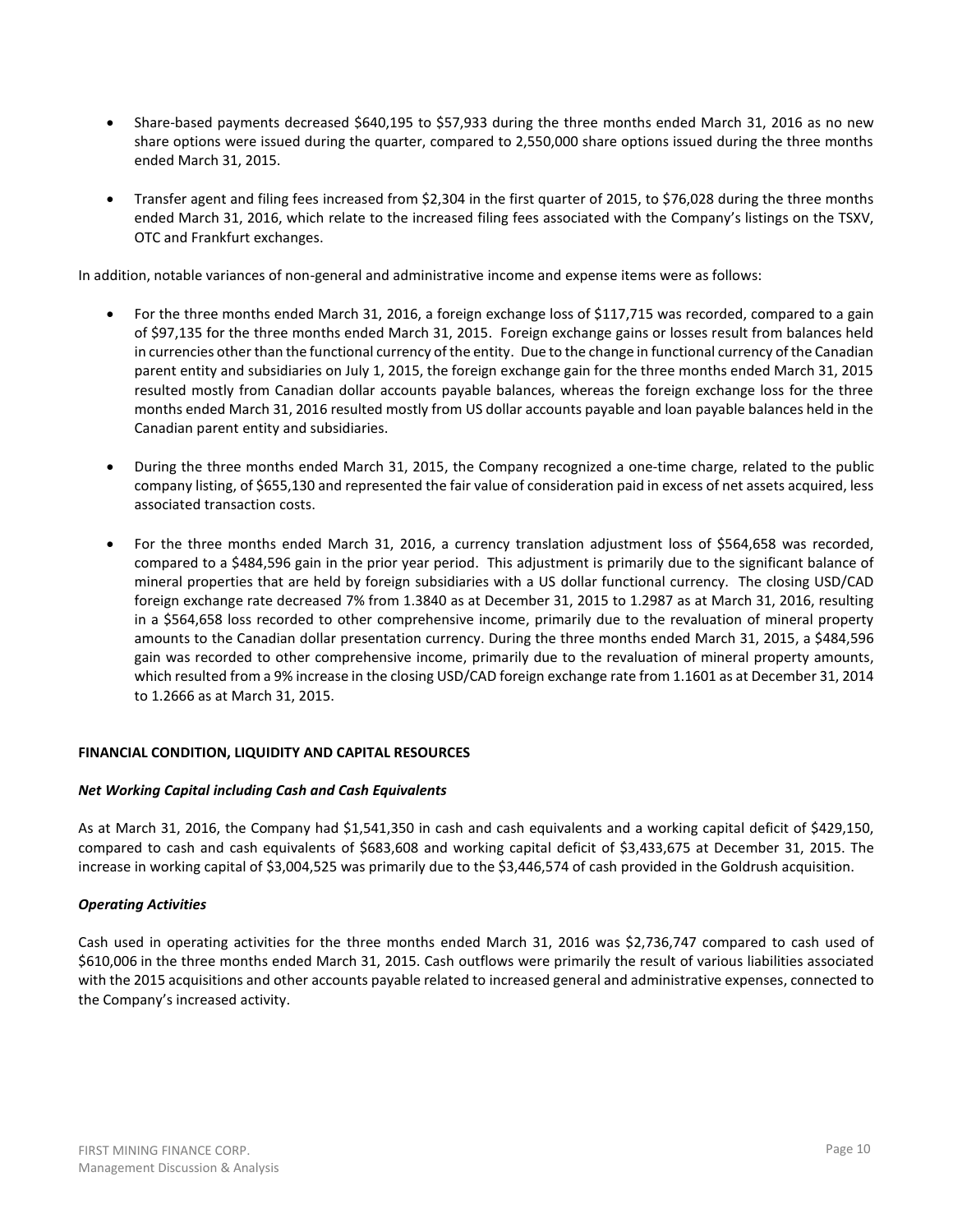### *Investing Activities*

Cash provided by investing activities for the three months ended March 31, 2016 was \$2,378,489 compared to cash used of \$493,790 in the three months ended March 31, 2015. The cash provided by investing activities primarily related to the \$3,446,574 of cash received in the Goldrush acquisition, offset by mineral property expenditures of \$883,741. This compared to mineral property expenditures of \$496,250 in the three months ended March 31, 2015.

# *Financing Activities*

Cash provided by financing activities during the three months ended March 31, 2016 was \$1,308,795 compared to \$7,880,050 in the three months ended March 31, 2015. The cash provided by financing activities during the three months ended March 31, 2015 was mainly due to the completion of private placements, which raised net cash proceeds of \$4,477,472. Additionally, the outstanding KCP subscription receipts were converted into shares and proceeds of \$2,723,750 were released from escrow. During the three months ended March 31, 2016, the Company received \$1,308,795 as proceeds from the exercise of warrants and replacement share options (2015 - \$nil).

### *Trends in Liquidity and Capital Resources*

As at March 31, 2016, the Company has a working capital deficit of \$429,150. However, subsequent to March 31, 2016, the Company received cash proceeds of approximately \$11.0 million through the acquisition of Clifton Star, and \$1.1 million through the exercise of warrant and replacement share options.

The Company is not in commercial production on any of its mineral properties and, accordingly, it does not generate cash from operations. The Company is dependent on either acquiring companies with surplus cash and/or raising additional financing to retain and explore its existing property portfolio, to fund additional acquisitions or asset purchases and for general corporate costs. The only sources of future funds presently available to the Company are the sale of additional equity capital, selling or leasing the Company's interest in a property, entering into joint venture arrangements or other strategic alliances in which the funding sources could become entitled to an interest in the properties or projects. The Company's capital resources are largely determined by the strength of the junior resource markets and by the status of the Company's properties or projects in relation to these markets, and its ability to compete for investor support of its corporate strategy.

# **RELATED PARTY TRANSACTIONS**

The Company's related parties consist of the Company's Directors and Officers, and any companies associated with them. The Company incurred the following expenditures during the three months ended March 31, 2016 and 2015:

| Service or Item                    | Three months ended March 31, |  |              |  |  |  |
|------------------------------------|------------------------------|--|--------------|--|--|--|
|                                    | 2016                         |  | $2015^{(1)}$ |  |  |  |
| Administration and office expenses | 30.888                       |  | 15,897       |  |  |  |
| <b>Total</b>                       | 30,888                       |  | 15.897       |  |  |  |

(1) Amounts reported in prior periods have been restated due to the change in the Company's presentation currency from US dollars to Canadian dollars on July 1, 2015.

Administration and office expenses include amounts paid to First Majestic Silver Corp. ("First Majestic"), a company with three Directors in common, which provides management services and office space to the Company.

As at March 31, 2016, included in accounts payable is an amount of \$16,234 (December 31, 2015 - \$40,492) due to the Chief Executive Officer and the VP Exploration who were consultants prior to the RTO. Included in current liabilities is an amount of \$1,493,062 (December 31, 2015 - \$1,560,073) due to First Majestic relating to the promissory notes, as well as \$19,621 due to First Majestic for administration and office expenses (December 31, 2015 - \$15,000).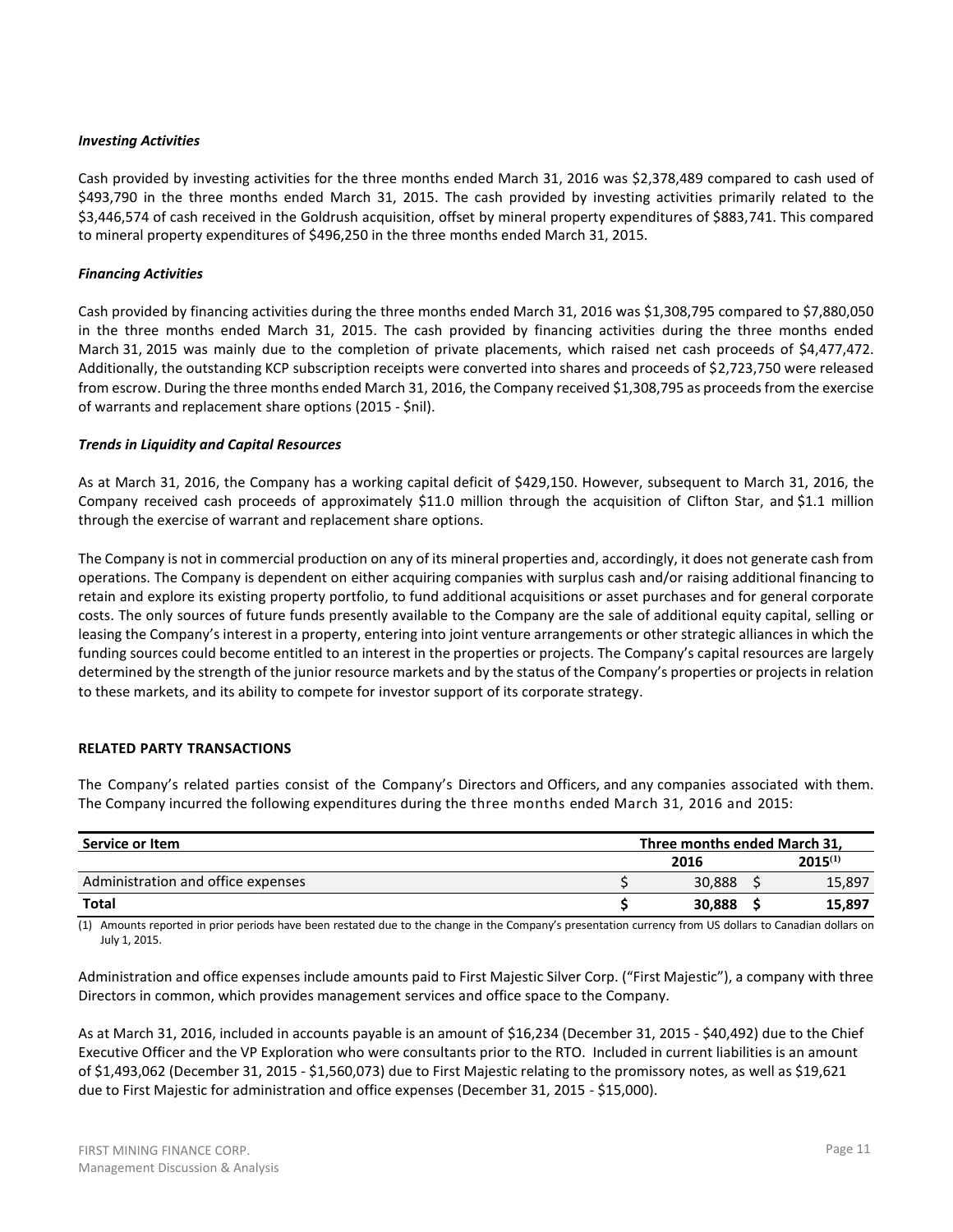### **OFF-BALANCE SHEET ARRANGEMENTS**

The Company has no off-balance sheet arrangements.

### **CHANGES IN ACCOUNTING POLICIES**

The condensed interim consolidated financial statements for the quarter ended March 31, 2016 were prepared using accounting policies consistent with those used in the annual consolidated financial statements for the year ended December 31, 2015.

#### **ACCOUNTING STANDARDS ISSUED BUT NOT YET APPLIED**

The following are accounting standards anticipated to be effective January 1, 2017 or later:

#### *IFRS 9 Financial Instruments*

In July 2014, the IASB issued the final version of IFRS 9 '*Financial Instruments'* ("IFRS 9") which reflects all phases of the financial instruments project and replaces IAS 39 '*Financial Instruments: Recognition and Measurement* 'and all previous versions of IFRS 9. The standard introduces new requirements for classification and measurement, impairment, and hedge accounting. IFRS 9 is effective for annual periods beginning on or after January 1, 2018, with early application permitted. The Company is currently evaluating the impact this standard is expected to have on its consolidated financial statements.

#### IFRS *15 Revenue from Contracts with Customers*

In May 2014, the IASB issued IFRS 15 '*Revenue from Contracts with Customers'* ("IFRS 15"). The standard contains a single model that applies to contracts with customers and two approaches to recognizing revenue: at a point in time or over time. The model features a contract-based five-step analysis of transactions to determine whether, how much and when revenue is recognized. New estimates and judgmental thresholds have been introduced, which may affect the amount and/or timing of revenue recognized. IFRS 15 is effective for annual periods beginning on January 1, 2018. The Company is currently evaluating the impact this standard is expected to have on its consolidated financial statements.

### IFRS *16 Leases*

The new standard will replace IAS 17 '*Leases'* ("IAS 17") and eliminates the classification of leases as either operating or finance leases by the leasee. The treatment of leases by the leasee will require capitalization of all leases resulting accounting treatment similar to finance leases under IAS 17. Exemptions for leases of very low value or short-term leases will be applicable. The new standard will result in an increase in lease assets and liabilities for the leasee. Under the new standard the treatment of all lease expense is aligned in the statement of earnings with depreciation, and an interest component recognized for each lease, in line with finance lease accounting under IAS 17. IFRS 16 *'Leases'* will be applied prospectively for annual periods beginning on January 1, 2019. The Company is currently evaluating the impact this standard is expected to have on its consolidated financial statements.

There are no other IFRS or IFRIC interpretations that are not yet effective that would be expected to have a material impact.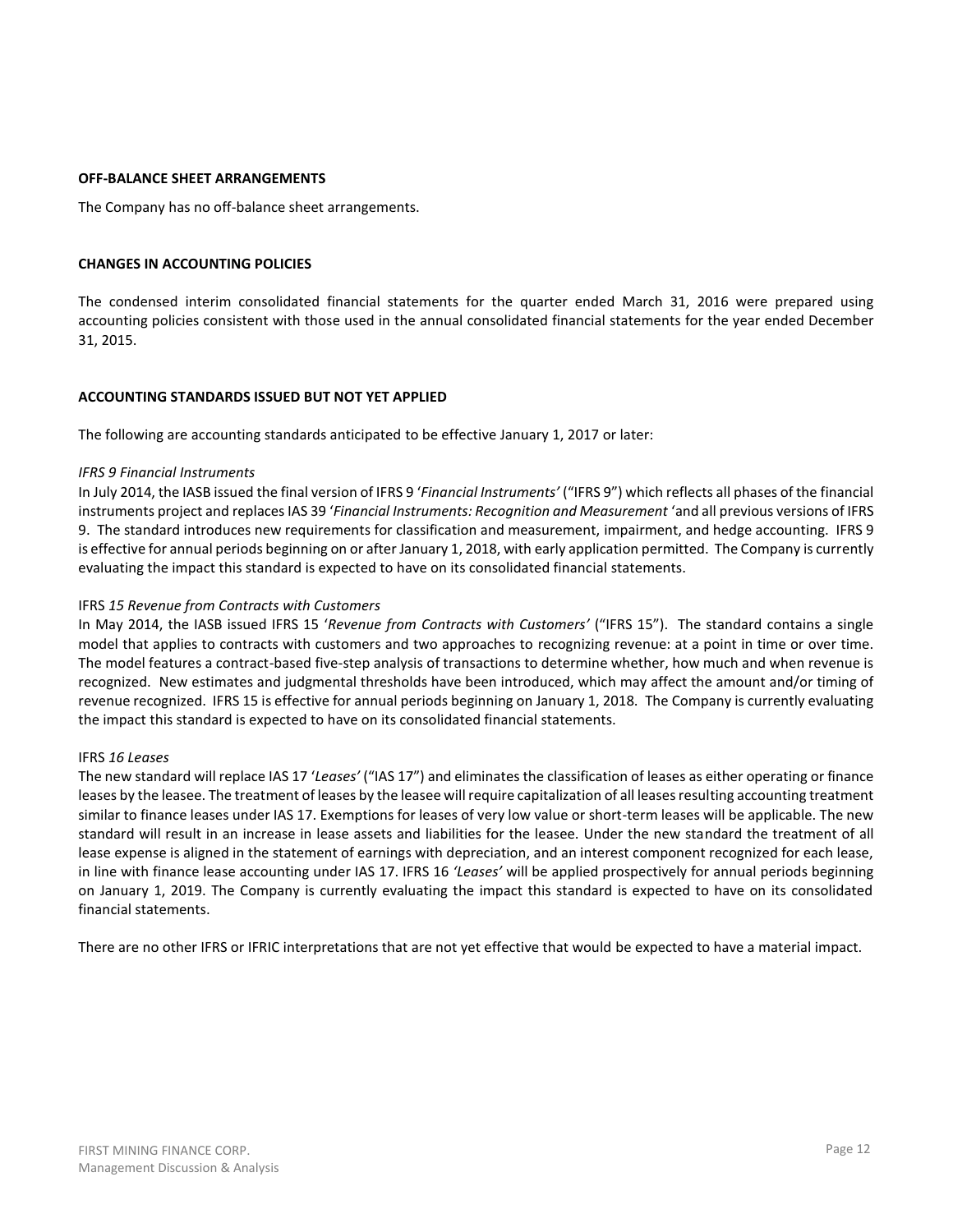### **INITIAL ADOPTION OF ACCOUNTING STANDARDS**

Certain pronouncements were issued by the IASB or the IFRS Interpretations Committee that are mandatory for accounting periods beginning before or on January 1, 2016. The following new standards, amendments and interpretations that have been adopted for the Company's current fiscal year have not had a material impact on the Company:

### *IFRS 10 Consolidated Financial Statements*

The main consequence of the amendments is that a full gain or loss is recognized when a transaction involves a business (whether it is held in a subsidiary or not). A partial gain or loss is recognized when a transaction involves assets that do not constitute a business, even if the assets are held in a subsidiary. The amendments may impact the Company in respect of any future sale or contribution of assets with any associates or joint ventures.

### Amendments to IAS 1 *Presentation of Financial Statements*

On December 18, 2014 amendments were made to IAS 1 as part of a major initiative to improve disclosure requirements in IFRS financial statements. The amendments clarify the application of materiality to note disclosures and the presentation of line items in the primary statements, and provide options on the ordering of financial statements and additional guidance on the presentation of other comprehensive income related to equity accounted investments. These amendments may impact the presentation of the Company's financial statements in the future based on the application of materiality.

### **CRITICAL ACCOUNTING ESTIMATES AND JUDGMENTS**

The accounting estimates and judgments considered to be significant to the Company include the carrying values of mineral properties, the valuation of share-based payments and warrants, the determination of functional currency, accounting determinations following acquisitions, deferred income taxes, future environmental obligations and going concern considerations. Estimates and underlying assumptions are reviewed on an ongoing basis. Revisions to accounting estimates are recognized in the period in which the estimates are revised and in any future periods affected. In the first quarter of 2016, the Company did not identify any areas where revisions to estimates and assumptions have resulted in material changes to the results or financial position of the Company.

Management reviews the carrying values of its mineral properties on at least an annual basis, or when an impairment indicator exists, to determine whether an impairment should be recognized. In addition, capitalized costs related to relinquished property rights are written off in the period of relinquishment. Capitalized costs in respect of the Company's mineral properties amounted to \$108,248,593 as at March 31, 2016. These costs may not be recoverable and there is a risk that these costs may be written down in future periods.

The Company uses the fair-value method of accounting for share-based payments related to incentive share options and compensation warrants modified or settled. Under this method, compensation cost attributable to options and warrants granted is measured at fair value at the grant date and expensed over the vesting period. In determining the fair value, the Company makes estimates of the expected volatility of the stock as well as an estimated risk-free interest rate and the expected life using the Black-Scholes model. Changes to these estimates could result in the fair value of the share-based payments expense being less than or greater than the amount recorded. During the three months ended March 31, 2016, the Company did not grant any stock options to directors, officers, employees or consultants.

The Company applied judgment in determining its functional currency and the functional currency of its subsidiaries. Functional currency is determined based on commercial factors, and the currency of the entities' expenditures and exploration activities. The functional currency of the Company's Canadian entities is the Canadian dollar, and the functional currency of the Company's material foreign subsidiaries is the US dollar.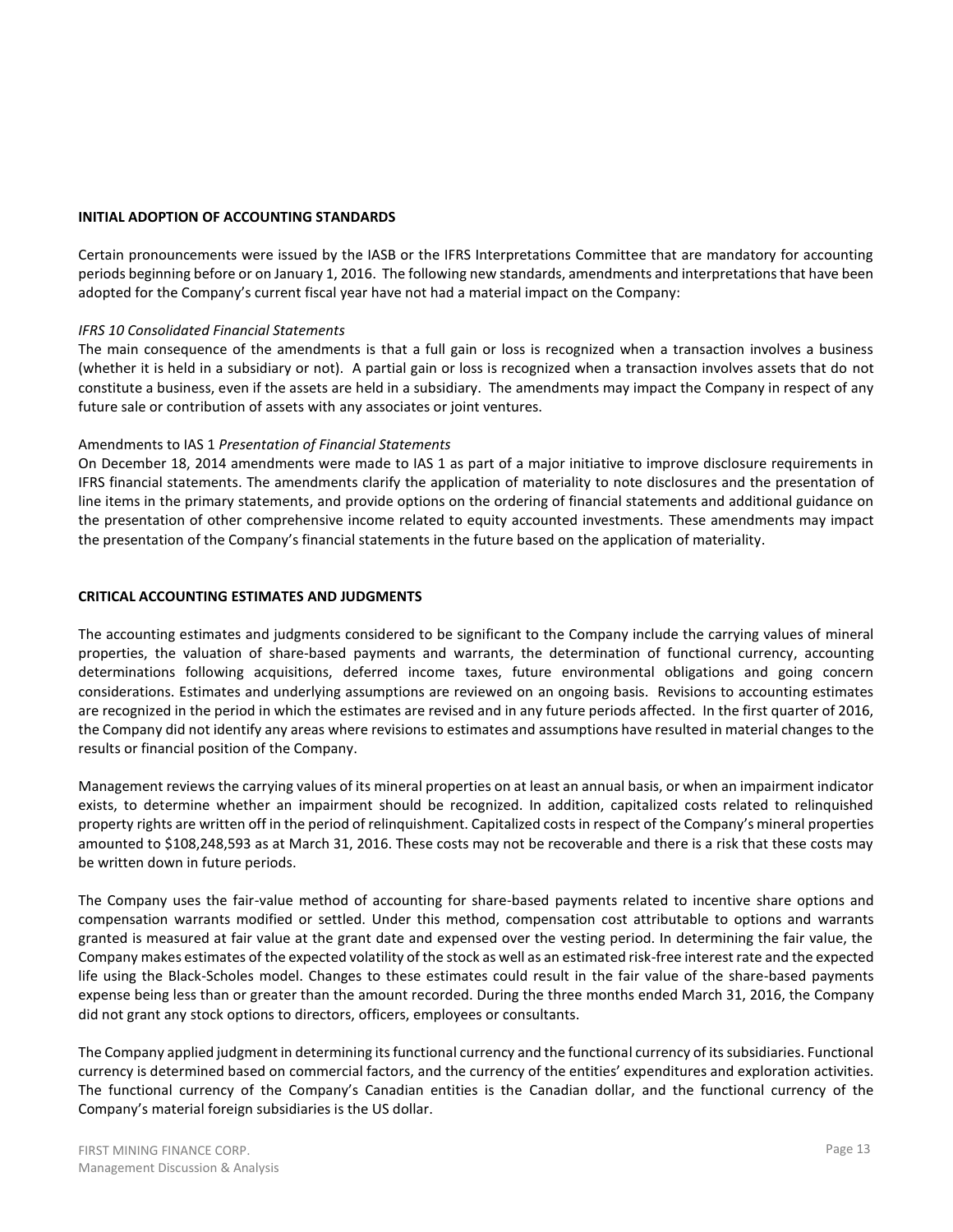The Company has to determine whether each acquisition should be accounted for as a business combination or an asset acquisition. As dictated by IFRS 3 Business Combinations ("IFRS 3"), the components of a business must include inputs, processes and outputs. Management has assessed its acquisitions and has concluded that each did not include all the necessary components of a business. As such, they have been recorded as asset acquisitions, being the purchase of mineral properties and/or working capital.

The Company must use judgment to determine whether it is the acquirer in each acquisition transaction. Under IFRS 3, the acquirer is the entity that obtains control of the acquiree in the acquisition. If it is not clear which company is the acquirer, additional information must be considered, such as the combined entity's relative voting rights, existence of a large minority voting interest, composition of the governing body and senior management, and the terms behind the exchange of equity interests.

The Company measures deferred income tax assets and liabilities using enacted or substantively enacted tax rates at the reporting date in effect for the period in which the temporary differences are expected to be recovered or settled. The effect on deferred income tax assets and liabilities of a change in tax rates is recognized as part of the provision for income taxes in the period that includes the enactment date. The recognition of deferred income tax assets is based on the assumption that it is probable that taxable profit will be available against which the deductible temporary differences can be utilized.

The Company must determine if estimates of the future costs to complete rehabilitation work is required to comply with existing laws, regulations and agreements in place at each exploration site. Actual costs incurred may differ from those amounts estimated. Future changes to environmental laws and regulations could increase the extent of rehabilitation work required by the Company. Management determined at the balance sheet date that no material rehabilitation provisions were required under IAS 37.

Management determined that the condensed interim consolidated financial statements should be prepared on a going concern basis and therefore concluded that the Company will be able to meet its obligations and continue its operations for the next twelve months.

# **FINANCIAL INSTRUMENTS**

The Company's financial instruments consist of cash and cash equivalents, accounts and other receivables, prepaid expenditures, marketable securities, accounts payable and accrued liabilities, loans payable and debenture liability. Cash equivalents include deposits with financial institutions and other short-term, highly liquid investments with original maturities of three months or less. As at March 31, 2016, all cash and cash equivalents were bank deposits with material balances held in Canadian chartered banks. The types of risk exposures and the Company's management of such exposures are provided in note 20 of the annual audited consolidated financial statements for the year ended December 31, 2015.

The Company is not exposed to any externally imposed capital requirements, nor were there changes in the Company's approach to capital management during the period.

# **RISKS AND UNCERTAINTIES**

# *Financing Risks*

The Company has limited financial resources, has no source of operating cash flow and has no assurance that additional funding will be available to it for further exploration and development of its projects. Further exploration and development of one or more of the Company's projects may be dependent upon the Company's ability to obtain financing through equity or debt financing or other means. Failure to obtain additional financing could result in delay or indefinite postponement of further exploration and development of its projects which could result in the loss of one or more of its properties.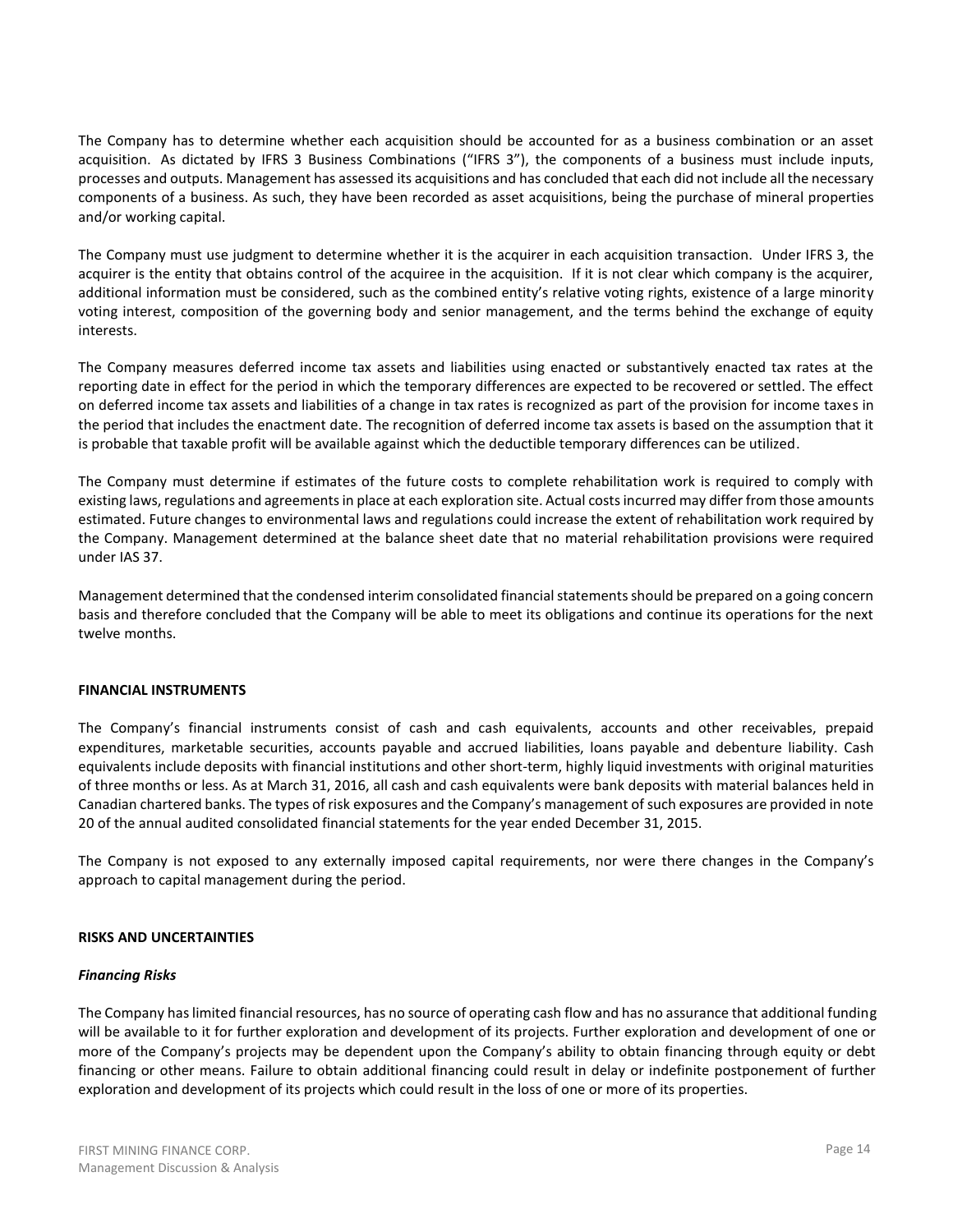### *Exploration and Development*

Resource exploration is a speculative business and involves a high degree of risk. There is no known body of commercial ore on the Company's mineral properties and there is no certainty that the expenditures made by the Company in the exploration of its mineral properties or otherwise will result in discoveries of commercially recoverable quantities of minerals. The exploration for and development of mineral deposits involves significant risks, which even a combination of careful evaluation, experience and knowledge may not eliminate. Although the discovery of an ore body may result in substantial rewards, few properties explored are ultimately developed into producing mines. It is impossible to ensure that the current exploration programs planned by the Company will result in a profitable commercial mining operation.

There is no assurance that the Company's mineral properties possess commercially mineable bodies of ore. The Company's mineral properties are in the exploration stage as opposed to the development stage and has no known body of economic mineralization. The known mineralization of the properties has not been determined to be economic ore and there can be no assurance that a commercially mineable ore body exists on the properties. Such assurance will require completion of final comprehensive feasibility studies and, possibly, further associated exploration and other work that concludes a potential mine is likely to be economic. In order to carry out exploration and development programs of any economic ore body and place it into commercial production, the Company may be required to raise substantial additional funding.

Significant capital investment is required to discover commercial ore and to commercialize production from successful exploration efforts and maintain mineral concessions through payment of applicable taxes. The commercial viability of a mineral deposit is dependent upon a number of factors. These include: (i) deposit attributes such as size, grade and proximity to infrastructure, (ii) current and future metal prices (which can be cyclical), and (iii) government regulations, including those relating to prices, taxes, royalties, land tenure, land use, importing and exporting of minerals and necessary supplies and environmental protection. The complete effect of these factors, either alone or in combination, cannot be entirely predicted, and their impact may result in the Company not receiving an adequate return on invested capital.

Market fluctuations and the prices of metals may render resources uneconomic. Moreover, short-term operating factors relating to the mineral deposits, such as the need for orderly development of the deposits or the processing of new or different grades of ore, may cause a mining operation to be unprofitable in any particular accounting period.

# *Title*

There is no assurance that the Company's title to its properties will not be challenged. The acquisition of title to mineral exploration properties is a very detailed and time-consuming process. Title to and the area of mineral properties may be disputed. While the Company has diligently investigated title to its properties, it may be subject to prior unregistered agreements or transfers or indigenous land claims and title may be affected by undetected defects. Consequently, the boundaries may be disputed.

# *Surface Rights*

The Company does not own the surface land associated with its mineral claims in Mexico and therefore does not own the surface rights to its mineral claims. Mexican law allows equal right of property access to the owner of the surface rights and the owner of the mining rights. However, when the explorer/miner is not the owner of the surface rights, the owner of the surface rights and the owner of the mineral rights must agree on the terms by which the concession holder may access the property. If an agreement cannot be reached, then the concession holder is required to gain access to the surface through other means including expropriation, temporal occupation or right of way on necessary land. Written surface access agreements are required for and at the time of application for environmental permits and for exploration with drilling or trenching. As such the Company has agreements and permits for surface access for the Pluton and Los Tamales properties, but not for its other properties.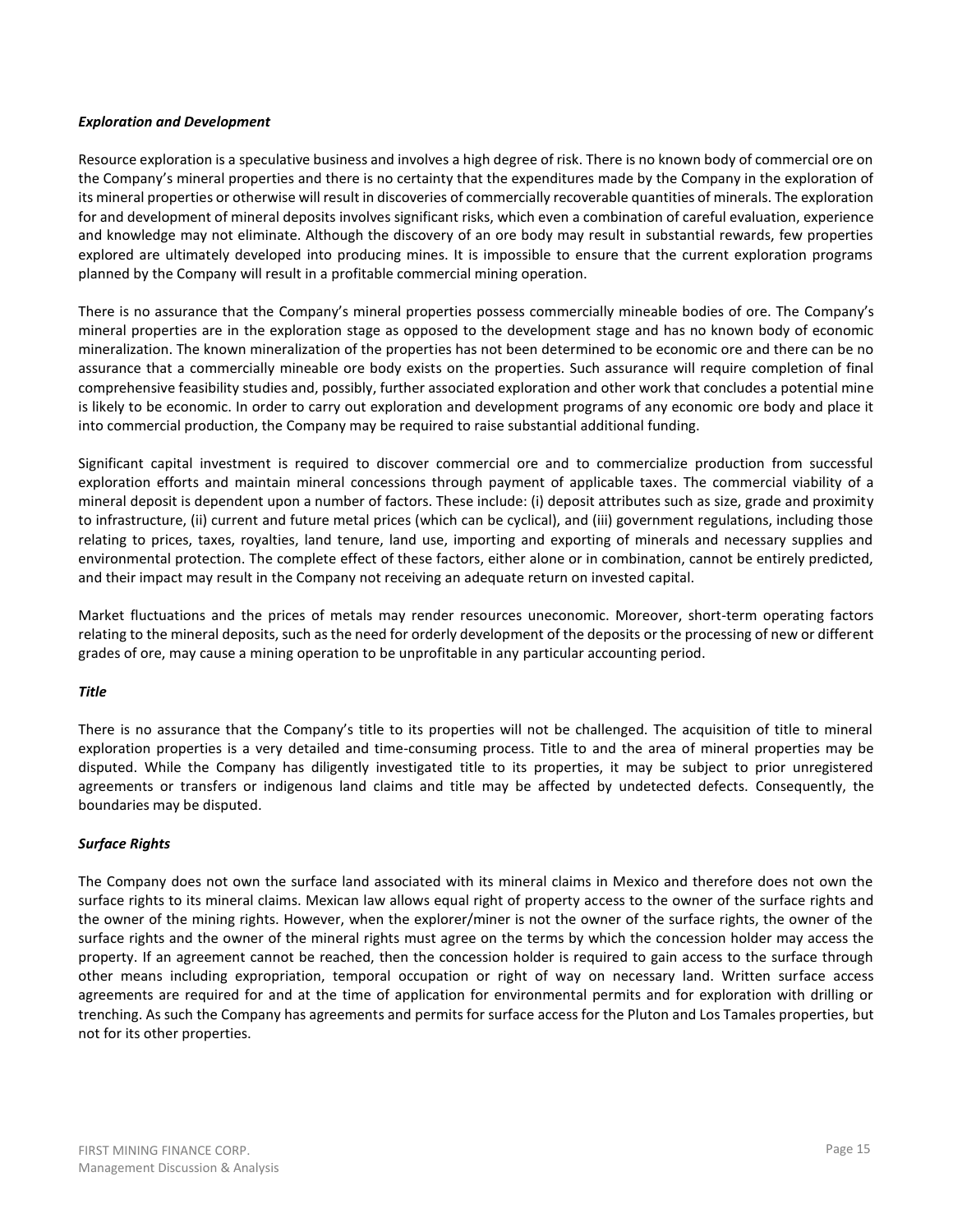### *Permits and Licenses*

There is no assurance that the Company will obtain required permits and licenses. The Company's operations may sometimes require licenses and permits from various governmental authorities. The Company believes that it will be able to obtain in the future all necessary licenses and permits to carry on the activities which it intends to conduct, and intends to comply in all material respects with the terms of such licenses and permits. There can be no guarantee, however, that the Company will be able to obtain and maintain, at all times, all necessary licenses and permits required to undertake the proposed exploration and development or to place its properties into commercial production and to operate mining facilities thereon. In the event of commercial production, the cost of compliance with changes in governmental regulations has the potential to reduce the profitability of operations or preclude the economic development of a particular property.

### *Competitive Nature of the Mining Industry*

There is aggressive competition within the mining industry for the discovery and acquisition of properties considered to have commercial potential. The Company will be competing with other mining companies, many of which have greater financial resources than the Company does, for the acquisition of mineral claims, leases and other mineral interests, as well as for the recruitment and retention of qualified employees and other personnel. There can be no assurance that the necessary funds can be raised or that any projected work will be completed.

### *Joint Venture Funding Risk*

The Company's strategy is to seek partners through joint ventures to fund exploration and project development. The main risk of this strategy is that funding partners may not be able to raise sufficient capital in order to satisfy exploration and other expenditure terms in a particular joint venture agreement. As a result, exploration and development of one or more of the Company's property interests may be delayed depending on whether the Company can find another partner or has enough capital resources to fund the exploration and development on its own.

### *Environmental, Health and Safety Regulation of Resource Industry*

The operations of the Company require permits from various levels of government. Such operations are subject to laws and regulations governing prospecting, development, mining, production, exports, taxes, labour standards, occupational health, waste disposal, toxic substances, land use, environmental protection, mine safety and other matters. The Company believes it is in substantial compliance with all material laws and regulations that currently apply to its activities. There can be no assurance, however, that all permits which the Company may require for construction of mining facilities and conduct of mining operations, particularly environmental permits, will be obtainable on reasonable terms or that compliance with such laws and regulations would not have an adverse effect on the profitability of any mining project that the Company might undertake.

All phases of the Company's operations are subject to environmental regulations in various jurisdictions. If the Company's properties are proven to host economic reserves of metals, mining operations will be subject to federal, state and local laws relating to the protection of the environment, including laws regulating removal of natural resources from the ground and the discharge of materials into the environment. Mining operations will be subject to federal, state and local laws and regulations which seek to maintain health and safety standards by regulating the design and use of mining methods and equipment. Various permits from government bodies are required for mining operations to be conducted; no assurance can be given that such permits will be received. No assurance can be given that environmental standards imposed by federal, state or local authorities will not be changed or that any such changes would not have material adverse effects on the Company's activities. Moreover, compliance with such laws may cause substantial delays or require capital outlays in excess of those anticipated, thus causing an adverse effect on the Company. Additionally, the Company may be subject to liability for pollution or other environmental damage, which it may not be able to insure against.

Failure to comply with applicable laws, regulations and permitting requirements may result in enforcement actions thereunder, including orders issued by regulatory or judicial authorities causing operations to cease or be curtailed, and may include corrective measures requiring capital expenditures, installation of additional equipment or remedial actions. Parties engaged in mining operations may be required to compensate those suffering loss or damage by reason of the mining activities and may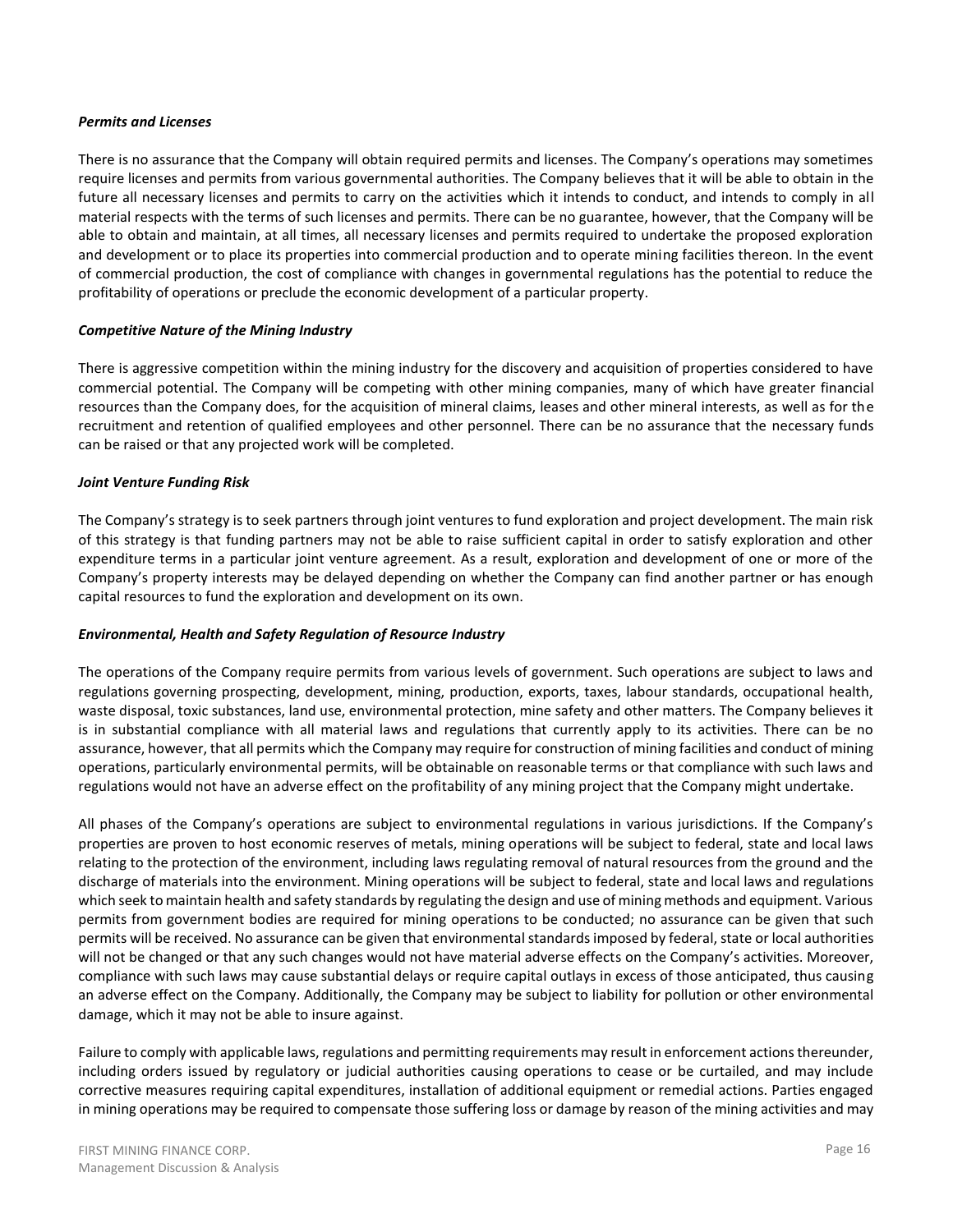have civil or criminal fines or penalties imposed for violations of applicable laws or regulations and, in particular, environmental laws.

Amendments to current laws, regulations and permits governing operations and activities of mining companies, or more stringent implementation thereof, could have a material adverse impact on the Company and cause increases in capital expenditures or production costs or reduction in levels of production at producing properties or require abandonment or delays in development of new mining properties.

# *Availability of Drilling Equipment and Access Restrictions*

Mining exploration and development activities are dependent on the availability of drilling and related equipment in the particular areas where such activities will be conducted. Demand for such limited equipment or access restrictions may affect the availability of such equipment to the Company and may delay exploration and development activities.

# *Stress in the Global Economy*

Reduction in credit, combined with reduced economic activity and the fluctuations in the United States dollar, may adversely affect businesses and industries that purchase commodities, affecting commodity prices in more significant and unpredictable ways than the normal risks associated with commodity prices. The availability of services such as drilling contractors and geological service companies and/or the terms on which these services are provided may be adversely affected by the economic impact on the service providers. The adverse effects on the capital markets generally make the raising of capital by equity or debt financing much more difficult and the Company is dependent upon the capital markets to raise financing. Any of these events, or any other events caused by turmoil in world financial markets, may have a material adverse effect on the Company's business, operating results, and financial condition.

# *Current Global Financial Condition*

Current global financial conditions have been subject to increased volatility. As such, the Company is subject to counterparty risk and liquidity risk. The Company is exposed to various counterparty risks including, but not limited to financial institutions that hold the Company's cash, and through companies that have payables to the Company. The Company is also exposed to liquidity risks in meeting its operating expenditure requirements in instances where cash positions are unable to be maintained or appropriate financing is unavailable. These factors may impact the ability of the Company to obtain loans and other credit facilities in the future and, if obtained, on terms favourable to the Company. If these increased levels of volatility and market turmoil continue, the Company's operations could be adversely impacted and the trading price of the shares could be adversely affected.

# *Unknown Environmental Risks for Past Activities*

Exploration and mining operations involve a potential risk of releases to soil, surface water and groundwater of metals, chemicals, fuels, liquids having acidic properties and other contaminants. In recent years, regulatory requirements and improved technology have significantly reduced those risks. However, those risks have not been eliminated and the risk of environmental contamination from present and past exploration or mining activities exists for mining companies. Companies may be liable for environmental contamination and natural resource damages relating to properties that they currently own or operate or at which environmental contamination occurred while or before they owned or operated the properties. However, no assurance can be given that potential liabilities for such contamination or damages caused by past activities at these properties do not exist.

# *Political Regulatory Risks*

Any changes in government policy may result in changes to laws affecting ownership of assets, mining policies, monetary policies, taxation, rates of exchange, environmental regulations, labour relations, repatriation of income and return of capital. This may affect both the Company's ability to undertake exploration and development activities in respect of present and future properties in the manner currently contemplated, as well as its ability to continue to explore, develop and operate those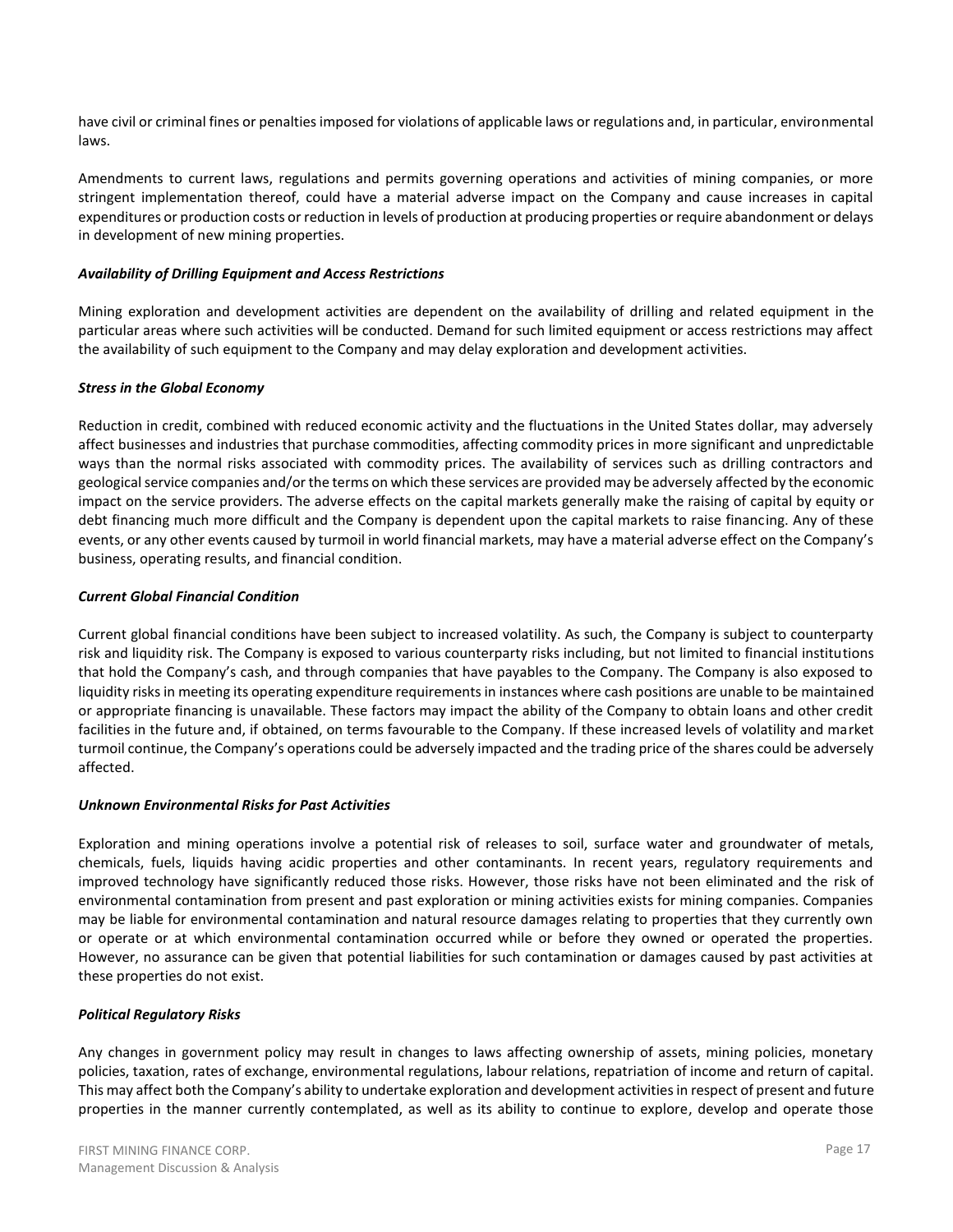properties in which it has an interest or in respect of which it has obtained exploration and development rights to date. The possibility that future governments may adopt substantially different policies, which might extend to expropriation of assets, cannot be ruled out.

# *Fluctuating Mineral Prices*

The Company's revenues, if any, are expected to be in large part derived from the extraction and sale of precious and base minerals and metals. Factors beyond the control of the Company may affect the marketability of metals discovered, if any. Metal prices have historically fluctuated widely. Consequently, the economic viability of any of the Company's exploration projects cannot be accurately predicted and may be adversely affected by fluctuations in mineral prices.

### *Currency Risk*

Currency fluctuations may affect the cash flow which the Company may realize from its operations, since most mineral commodities are sold in a world market in US dollars. The Company's costs are incurred primarily in Canadian dollars, US dollars, and Mexican Pesos.

### *Drug Related Violence and Cartels*

Mexico has experienced periods of violence over the past few decades primarily from drug related activities. Although the government has committed itself to combating such activities, drug-related violence propagated by rival drug cartels continues.

The Company is aware of reports of recent drug related violence in Mexico, but these have not affected the Company's activities, nor have Company personnel been threatened. The Company has routine safety precautions in place for its personnel, including travelling in pairs of vehicles accompanied by local personnel, prohibiting travel at night, working with locals as scouts in the area and generally maintaining a low profile in the area. In addition, all Company personnel on site are Spanish speaking.

# **COMMITMENTS**

The Company has commitments in respect of office rent, equipment leases, and transaction costs incurred through its acquisitions as follows:

|                                            | Expected payments due by period as at March 31, 2016 |  |               |               |   |
|--------------------------------------------|------------------------------------------------------|--|---------------|---------------|---|
|                                            | 1 year                                               |  | $2 - 3$ years | $4 - 5$ years |   |
| Office premises (PC Gold acquisition)      | 77,587                                               |  | 110,232       |               |   |
| Equipment leases (Gold Canyon acquisition) | 51,811                                               |  | 9.215         |               |   |
| Contractual payments from acquisitions:    |                                                      |  |               |               |   |
| PC Gold - debenture liability              | 307,562                                              |  | ۰             |               | - |
| <b>Total</b>                               | 436.960                                              |  | 119.447       |               |   |

# **CONTINGENCY**

In 2014, Gold Canyon, a wholly-owned subsidiary of the Company since November 2015, was charged under the Occupational Health and Safety Act for a workplace accident relating to the operation of certain equipment at Springpole that resulted in a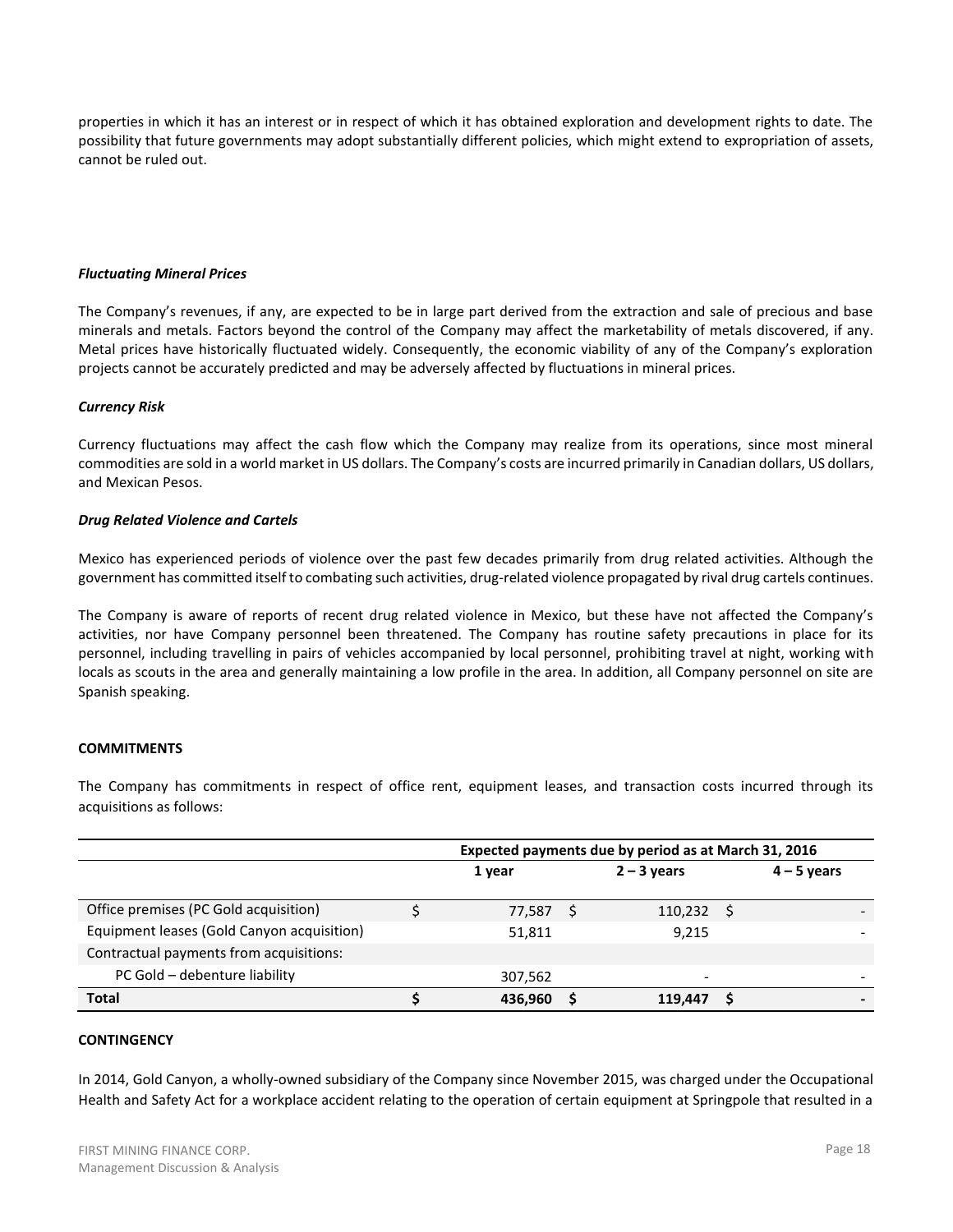worker being injured. The Company engaged legal counsel and attended a court hearing on May 19, 2016 for the incident which occurred prior to the acquisition. The Company received a judgement of \$35,000 with a 25% surcharge.

### **QUALIFIED PERSONS**

Dr. Christopher Osterman, P.Geo, CEO of First Mining, is a Qualified Person as defined by National Instrument 43-101 Standards of Disclosure for Mineral Projects, and is responsible for the review and verification of the technical information in the MD&A.

### **OUTLOOK**

The Company's principal business activity is to acquire and hold high-quality mineral assets with a focus primarily in the Americas, effectively building a mineral bank at a time when market values are significantly lower than in the immediately preceding years. The Company currently holds a high-quality portfolio of 26 mineral assets in Canada, Mexico and the United States. This increased from 19 mineral assets as at December 31, 2015 following the acquisitions of Goldrush, Clifton Star and the Pitt Gold Property from Brionor. The Clifton Star acquisition included approximately \$11.0 million in cash in addition to a 10% interest in the Duparquet Gold Project, and a 100% interest in each of the Duquesne Gold Project plus four early stage precious and base metal projects: Franquet, Joutel, Morris and Roquemaure. Following these acquisitions, the mineral bank now contains approximately 8.9 million Resource gold equivalent ounces. Ultimately, the Company's goal is to grow its mineral bank by increasing its portfolio to 40 - 50 mineral assets, which will primarily be comprised of gold, silver, copper, lead, zinc and nickel, subject to market conditions.

The Company intends to add shareholder value by ultimately entering into earn-in agreements with third-parties who would move the assets forward whilst the Company retains a residual interest, which could be in the form of a royalty, metal stream, minority interest, and/or equity positions in the third parties.

### **SECURITIES OUTSTANDING**

Authorized share capital: The Company can issue an unlimited number of common shares with no par value and an unlimited number of preferred shares with no par value. No preferred shares have been issued as at May 27, 2016.

All share information is reported as of May 27, 2016 in the following table.

| <b>Issued and Outstanding Common Shares</b> |                                       |                         |            |             |  |  |  |  |  |  |  |
|---------------------------------------------|---------------------------------------|-------------------------|------------|-------------|--|--|--|--|--|--|--|
|                                             |                                       | <b>Weighted average</b> |            |             |  |  |  |  |  |  |  |
|                                             | <b>Expiry Date</b>                    | <b>Exercise Price</b>   | Number     |             |  |  |  |  |  |  |  |
| Options                                     | November 13, 2016 - December 30, 2020 | \$0.62                  | 13,218,845 |             |  |  |  |  |  |  |  |
| Warrants                                    | September 30, 2016 - April 2, 2019    | \$0.18                  | 9,187,877  |             |  |  |  |  |  |  |  |
|                                             |                                       |                         |            | 22,406,722  |  |  |  |  |  |  |  |
|                                             |                                       |                         |            |             |  |  |  |  |  |  |  |
| <b>Fully Diluted</b>                        |                                       |                         |            | 390,858,872 |  |  |  |  |  |  |  |
|                                             |                                       |                         |            |             |  |  |  |  |  |  |  |

There were a total of 7,332,273 common shares of the Company held in escrow under the Escrow Value Security Agreement dated March 30, 2015, on the completion of the RTO. Under this agreement, 10% of the shares were released immediately and 15% will be released every six months thereafter with the final release being on March 30, 2018. As at March 31, 2016, there were 4,399,364 common shares of the Company in escrow (December 31, 2015 – 5,499,206).

There were a total of 1,369,500 common shares of the Company held in escrow under the CPC Escrow Agreement dated August 2, 2005. At completion of the RTO, 10% of the common shares were released and 15% will be released every six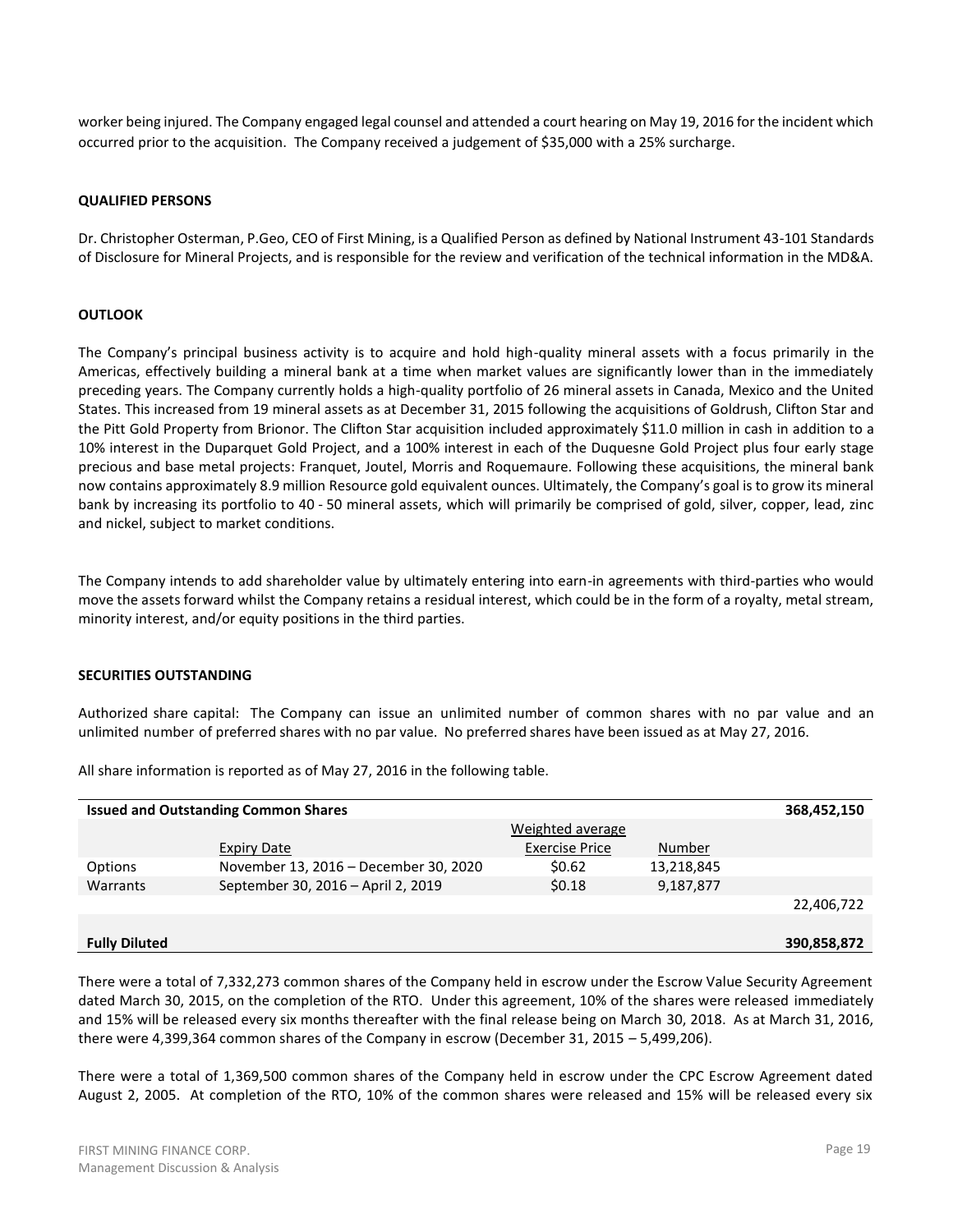months thereafter with the final release being March 30, 2018. As at March 31, 2016, there were 777,700 common shares of the Company in escrow (December 31, 2015 – 1,027,124).

# **DISCLOSURE CONTROLS AND PROCEDURES**

The Chief Executive Officer and the Chief Financial Officer of the Company are responsible for evaluating the effectiveness of the Company's disclosure controls and procedures, and have concluded, based on their evaluation, that they are effective as at March 31, 2016 to ensure that information required to be disclosed in reports filed or submitted under Canadian securities legislation is recorded, processed, summarized, and reported within the time period specified in those rules and regulations.

### **INTERNAL CONTROLS OVER FINANCIAL REPORTING**

The Chief Executive Officer and the Chief Financial Officer of the Company are responsible for designing internal controls over financial reporting, or causing them to be designed under their supervision, to provide reasonable assurance regarding the reliability of financial reporting and the preparation of financial statements for external purposes in accordance with IFRS as issued by the IASB.

The Company assessed the design of the internal controls over financial reporting as at March 31, 2016 and concluded that they are effective. There have been no changes in the Company's internal controls over financial reporting that occurred during the period ended March 31, 2016 that have materially affected, or are reasonably likely to materially affect, the Company's internal controls over financial reporting.

### **APPROVAL**

The Board of Directors of the Company has approved the disclosure contained in this MD&A.

### **FORWARD LOOKING INFORMATION**

This MD&A is based on a review of the Company's operations, financial position and plans for the future based on facts and circumstances as of March 31, 2016. Except for historical information or statements of fact relating to the Company, this document contains "forward-looking statements" within the meaning of applicable Canadian securities regulations. There can be no assurance that such statements will prove to be accurate, and future events and actual results could differ materially from those anticipated in such statements. Important factors that could cause actual results to differ materially from our expectations are disclosed in the Company's documents filed from time to time via SEDAR with the Canadian regulatory agencies to whose policies we are bound. Forward-looking statements are based on the estimates and opinions of management on the date the statements are made, and we do not undertake any obligation to update forward-looking statements should conditions or our estimates or opinions change. These statements involve known and unknown risks, uncertainties, and other factor that may cause the Company's actual results, levels of activity, performance or achievements to be materially different from any future results, levels of activity, performance or achievement expressed or implied by these forward-looking statements.